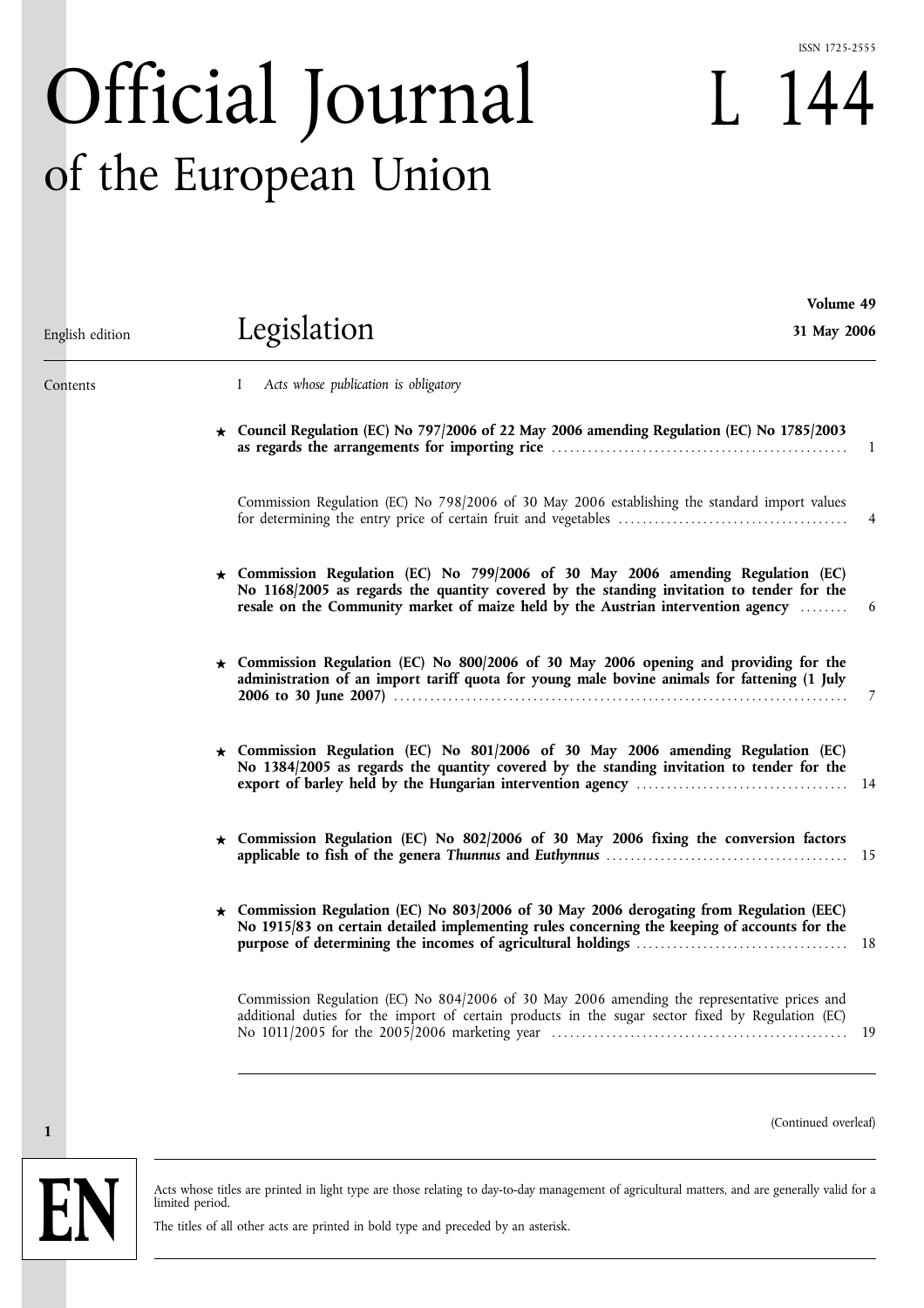**E** 

# **Council**

2006/379/EC:

| $\star$ Council Decision of 29 May 2006 implementing Article 2(3) of Regulation (EC) No 2580/2001<br>on specific restrictive measures directed against certain persons and entities with a view to                                                                                             |  |
|------------------------------------------------------------------------------------------------------------------------------------------------------------------------------------------------------------------------------------------------------------------------------------------------|--|
| $\star$ Information concerning the entry into force of an Agreement in the form of an exchange of<br>letters between the European Community and India pursuant to Article XXVIII of GATT 1994<br>relating to the modification of concessions with respect to rice provided for in Schedule CXL |  |
| $\star$ Information concerning the entry into force of an Agreement in the form of an exchange of<br>letters between the European Community and Pakistan pursuant to Article XXVIII of GATT<br>1994 relating to the modification of concessions with respect to rice provided for in Schedule  |  |
| $\star$ Information concerning the entry into force of an Agreement in the form of an exchange of<br>letters between the European Community and the United States of America relating to the<br>method of calculation of applied duties for husked rice and amending Decisions 2004/617/EC,    |  |
|                                                                                                                                                                                                                                                                                                |  |

*Acts adopted under Title V of the Treaty on European Union*

**★ Council Common Position 2006/380/CFSP of 29 May 2006 updating Common Position 2001/931/CFSP on the application of specific measures to combat terrorism and repealing Common Position 2006/231/CFSP** ............................................................... 25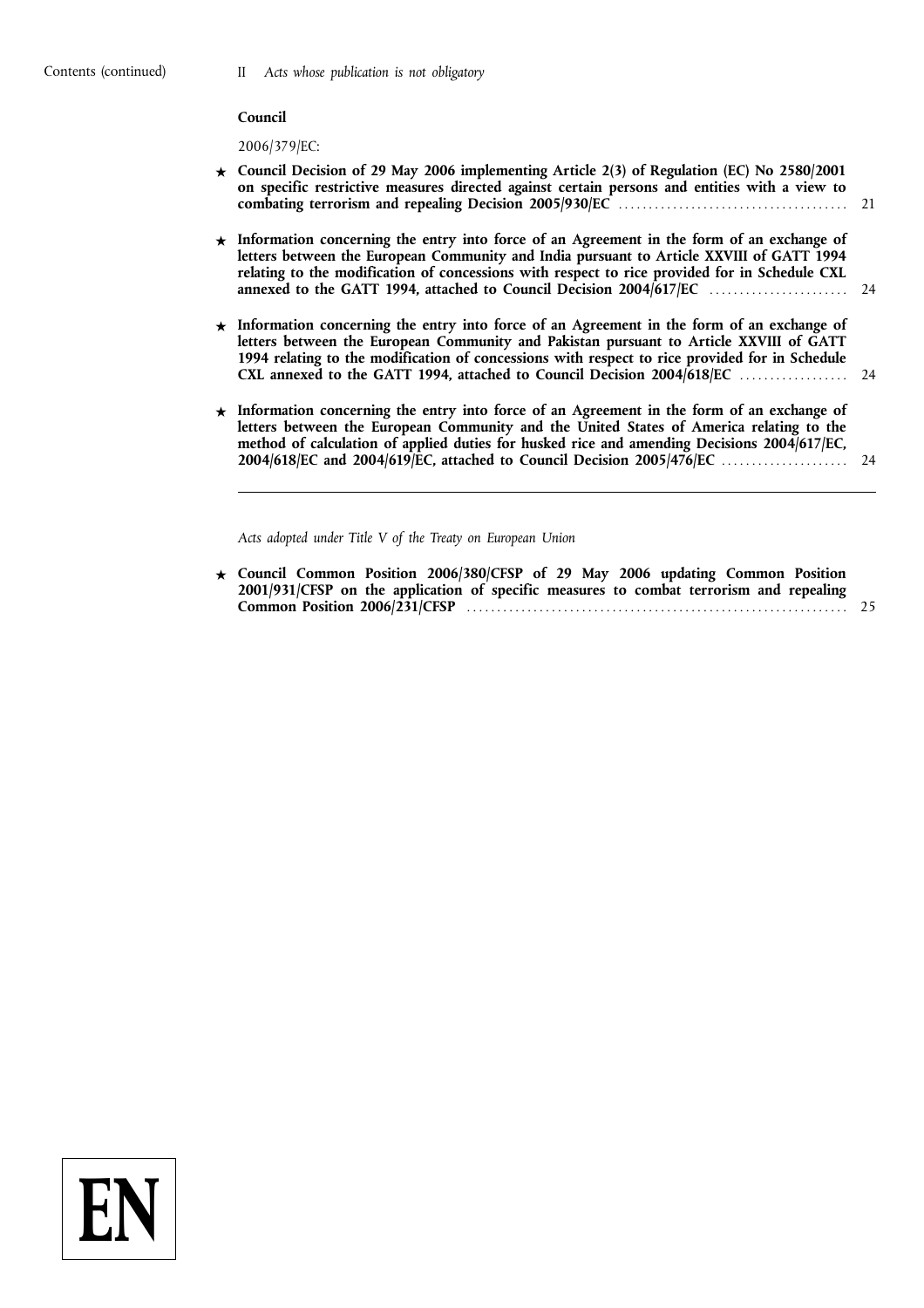I

*(Acts whose publication is obligatory)*

# **COUNCIL REGULATION (EC) No 797/2006**

#### **of 22 May 2006**

#### **amending Regulation (EC) No 1785/2003 as regards the arrangements for importing rice**

THE COUNCIL OF THE EUROPEAN UNION,

Having regard to the Treaty establishing the European Community, and in particular Article 36 and the third subparagraph of Article  $37(2)$  thereof,

Having regard to the proposal from the Commission,

Having regard to the Opinion of the European Parliament (1),

#### Whereas:

- (1) Article 10(1) of Council Regulation (EC) No 1785/2003 of 29 September 2003 on the common organisation of the market in rice  $(2)$  requires the presentation of an import or export licence for imports into the Community, or exports therefrom, of any of the products listed in Article 1 of that Regulation. To simplify the procedures applicable to economic operators, it should be possible to derogate from the obligation to present an import licence where it is not required for the management of certain imports of rice. The Commission should therefore be permitted to derogate from this obligation.
- (2) Under the Agreement in the form of an Exchange of Letters between the European Community and India pursuant to Article XXVIII of the GATT 1994 relating to the modification of concessions with respect to rice provided for in EC Schedule CXL annexed to the GATT 1994 (3), approved by Council Decision 2004/617/EC (4), the duty applicable to imports of husked rice of certain Basmati varieties originating in India is fixed at zero.
- (3) Under the Agreement in the form of an Exchange of Letters between the European Community and Pakistan pursuant to Article XXVIII of the GATT 1994 relating to the modification of concessions with respect to rice provided for in EC Schedule CXL annexed to the GATT 1994 (5), approved by Council Decision 2004/618/EC (6), the duty applicable to imports of husked rice of certain Basmati varieties originating in Pakistan is fixed at zero.
- (4) The Agreement in the form of an Exchange of Letters between the European Community and the United States
- ( 1) Not yet published in the Official Journal.

- ( 3) OJ L 279, 28.8.2004, p. 19.
- ( 4) OJ L 279, 28.8.2004, p. 17. Decision as amended by Decision 2005/476/EC (OJ L 170, 1.7.2005, p. 67). ( 5) OJ L 279, 28.8.2004, p. 25.
- $(6)$ 6) OJ L 279, 28.8.2004, p. 23. Decision as amended by Decision 2005/476/EC.

of America relating to the method of calculation of applied duties for husked rice (7), approved by Council Decision  $2005/476$ /EC (<sup>8</sup>), lays down the mechanism for calculating and fixing at regular intervals the duty applicable to imports of husked rice falling within CN code 1006 20.

- (5) The Agreement in the form of an Exchange of Letters between the European Community and Thailand pursuant to Article XXVIII of GATT 1994 relating to the modification of concessions with respect to rice provided for in EC Schedule CXL annexed to GATT 1994 ( $\degree$ ), approved by Council Decision  $2005/953/EC$  ( $^{10}$ ), lays down the mechanism for calculating and fixing at regular intervals the duty applicable to imports of semi-milled and milled rice falling within CN code 1006 30, and fixes the duty applicable to imports of broken rice falling within CN code 1006 40 00 at EUR 65 per tonne.
- (6) The four decisions referred to above allow for the Commission to derogate from Regulation (EC) No 1785/2003 to permit the full application of the above Agreements. Those derogations apply until 30 June 2006 at the latest.
- (7) The provisions of Regulation (EC) No 1785/2003 relating to the fixing of the duty on the different types of rice covered by the above Agreements should therefore be amended.
- (8) To be eligible for zero import duty, Basmati rice must belong to a variety specified in the Agreements. To ascertain whether the Basmati rice imported at a zero rate of duty meets those characteristics, specific rules should be adopted by the Commission.
- (9) Regulation (EC) No 1785/2003 should therefore be amended accordingly. To ensure that these new import arrangements will be retained for operators after the deadline for the application of the derogations, this amendment should apply from 1 July 2006,

<sup>(</sup> 2) OJ L 270, 21.10.2003, p. 96. Regulation as amended by Regulation (EC) No 247/2006 (OJ L 42, 14.2.2006, p. 1).

<sup>(</sup> 7) OJ L 170, 1.7.2005, p. 69.

<sup>(</sup> 8) OJ L 170, 1.7.2005, p. 67.

<sup>(</sup> 9) OJ L 346, 29.12.2005, p. 26.

<sup>(</sup> 10) OJ L 346, 29.12.2005, p. 24.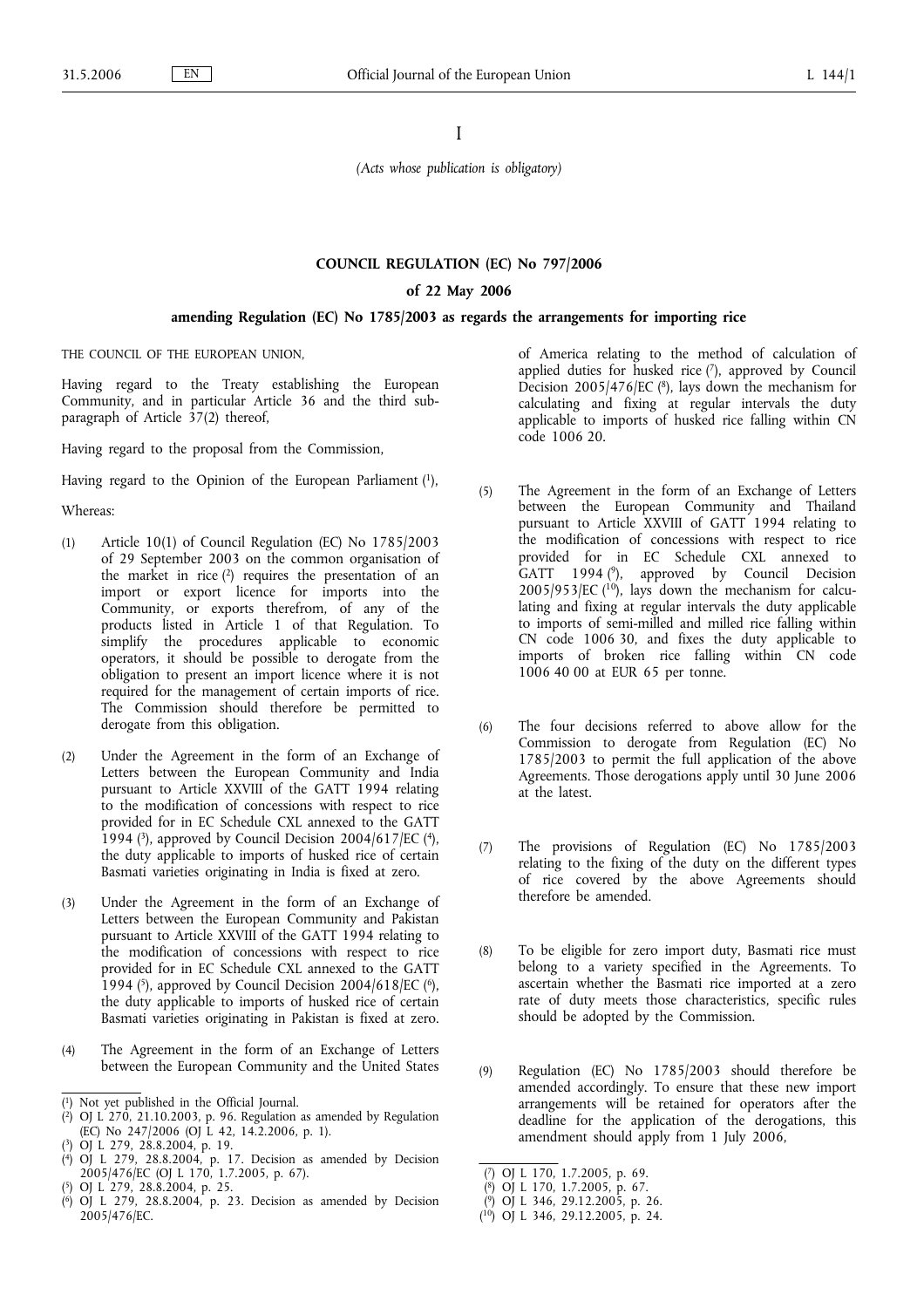HAS ADOPTED THIS REGULATION:

## *Article 1*

Regulation (EC) No 1785/2003 is hereby amended as follows:

1. in Article 10, the following paragraph shall be inserted:

'1a. Where an import licence is not required for the management of certain imports of rice, the Commission may, in accordance with the procedure referred to in Article 26(2), derogate from the obligation provided for in the first subparagraph of paragraph 1 of this Article.'

2. in Article 11, paragraph 2 shall be deleted.

3. the following Articles shall be inserted:

#### *'Article 11a*

1. Notwithstanding Article 11(1), the import duty on husked rice falling within CN code 1006 20 shall be fixed by the Commission within ten days of the end of the reference period concerned at:

(a) EUR 30 per tonne in the following cases:

- where it is noted that the imports of husked rice made over the course of the marketing year just ended did not reach the annual reference quantity referred to in the first subparagraph of paragraph 3, less 15 %,
- where it is noted that the imports of husked rice made over the course of the first six months of the marketing year do not reach the partial reference quantity referred to in the second subparagraph of paragraph 3, less 15 %;

(b) EUR 42,5 per tonne in the following cases:

- where it is noted that the imports of husked rice made over the course of the marketing year just ended exceed the annual reference quantity referred to in the first subparagraph of paragraph 3, less 15 %, but do not exceed that same annual reference quantity plus 15 %,
- where it is noted that the imports of husked rice made over the course of the first six months of the marketing year exceed the partial reference quantity referred to in the second subparagraph of paragraph 3, less 15 %, but do not exceed that same partial reference quantity plus 15 %;
- (c) EUR 65 per tonne in the following cases:
	- where it is noted that the imports of husked rice made over the course of the marketing year just ended exceed the annual reference quantity referred to in the first subparagraph of paragraph 3, plus 15 %,
	- where it is noted that the imports of husked rice made over the course of the first six months of the marketing year exceed the partial reference quantity referred to in the second subparagraph of paragraph 3, plus 15 %.

The Commission shall fix the applicable duty only if the calculations performed under this paragraph indicate a need to change it. Until such time as a new applicable duty is fixed, the duty previously fixed shall apply.

2. In order to calculate the imports referred to in paragraph 1, account shall be taken of the quantities for which import licences for husked rice falling within CN code 1006 20 were issued under the first subparagraph of Article 10(1) in the corresponding reference period, except for the import licences for Basmati rice referred to in Article 11b.

3. The annual reference quantity shall be 437 678 tonnes for the 2005/06 marketing year. This quantity shall be increased by 6 000 tonnes a year for the 2006/07 and 2007/08 marketing years.

The partial reference quantity for each marketing year shall correspond to half the annual reference quantity referred to in the first subparagraph.

# *Article 11b*

Notwithstanding Article 11(1), the husked Basmati rice varieties falling within CN codes 1006 20 17 and 1006 20 98 listed in Annex IIIa shall qualify for a zero rate of import duty under the conditions fixed by the Commission in accordance with the procedure referred to in Article 26(2).

# *Article 11c*

1. Notwithstanding Article 11(1), the import duty for semi-milled or wholly milled rice falling within CN code 1006 30 shall be fixed by the Commission within ten days after the end of the reference period concerned at: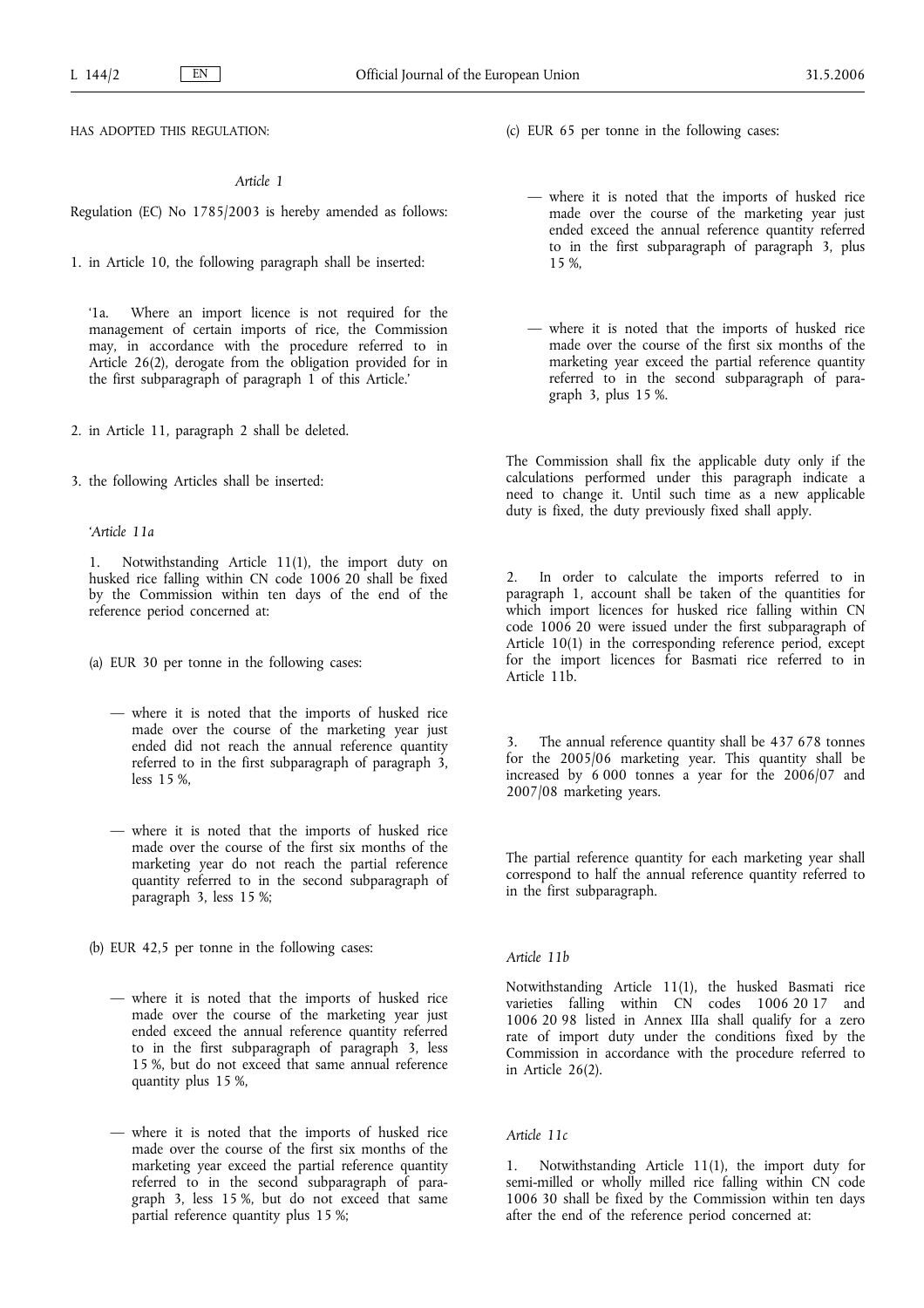- (a) EUR 175 per tonne in the following cases:
	- where it is noted that imports of semi-milled and wholly milled rice made over the course of the marketing year just ended exceed 387 743 tonnes,
	- where it is noted that imports of semi-milled and wholly milled rice made over the course of the first six months of the marketing year exceed 182 239 tonnes;
- (b) EUR 145 per tonne in the following cases:
	- where it is noted that imports of semi-milled and wholly milled rice made over the course of the marketing year just ended do not exceed 387 743 tonnes,
	- where it is noted that imports of semi-milled and wholly milled rice made over the course of the first six months of the marketing year do not exceed 182 239 tonnes.

The Commission shall fix the applicable duty only if the calculations performed under this paragraph indicate a need to change it. Until such time as a new applicable duty is fixed, the duty previously fixed shall apply.

2. In order to calculate the imports as referred to in paragraph 1, account shall be taken of the quantities for which import licences for semi-milled or wholly milled rice falling within CN code 1006 30 were issued under the first subparagraph of Article 10(1) in the corresponding reference period.

*Article 11d*

Notwithstanding Article 11(1), the import duty for broken rice falling within CN code 1006 40 00 shall be EUR 65 per tonne.';

4. the following Annex shall be inserted:

*'ANNEX IIIa*

**Varieties of Basmati rice referred to in Article 11b**

Basmati 217 Basmati 370 Basmati 386 Kernel (Basmati) Pusa Basmati Ranbir Basmati Super Basmati Taraori Basmati (HBC-19) Type-3 (Dehradun)'.

## *Article 2*

This Regulation shall enter into force on the third day following that of its publication in the *Official Journal of the European Union*.

It shall apply from 1 July 2006.

This Regulation shall be binding in its entirety and directly applicable in all Member States.

Done at Brussels, 22 May 2006.

*For the Council The President* J. PRÖLL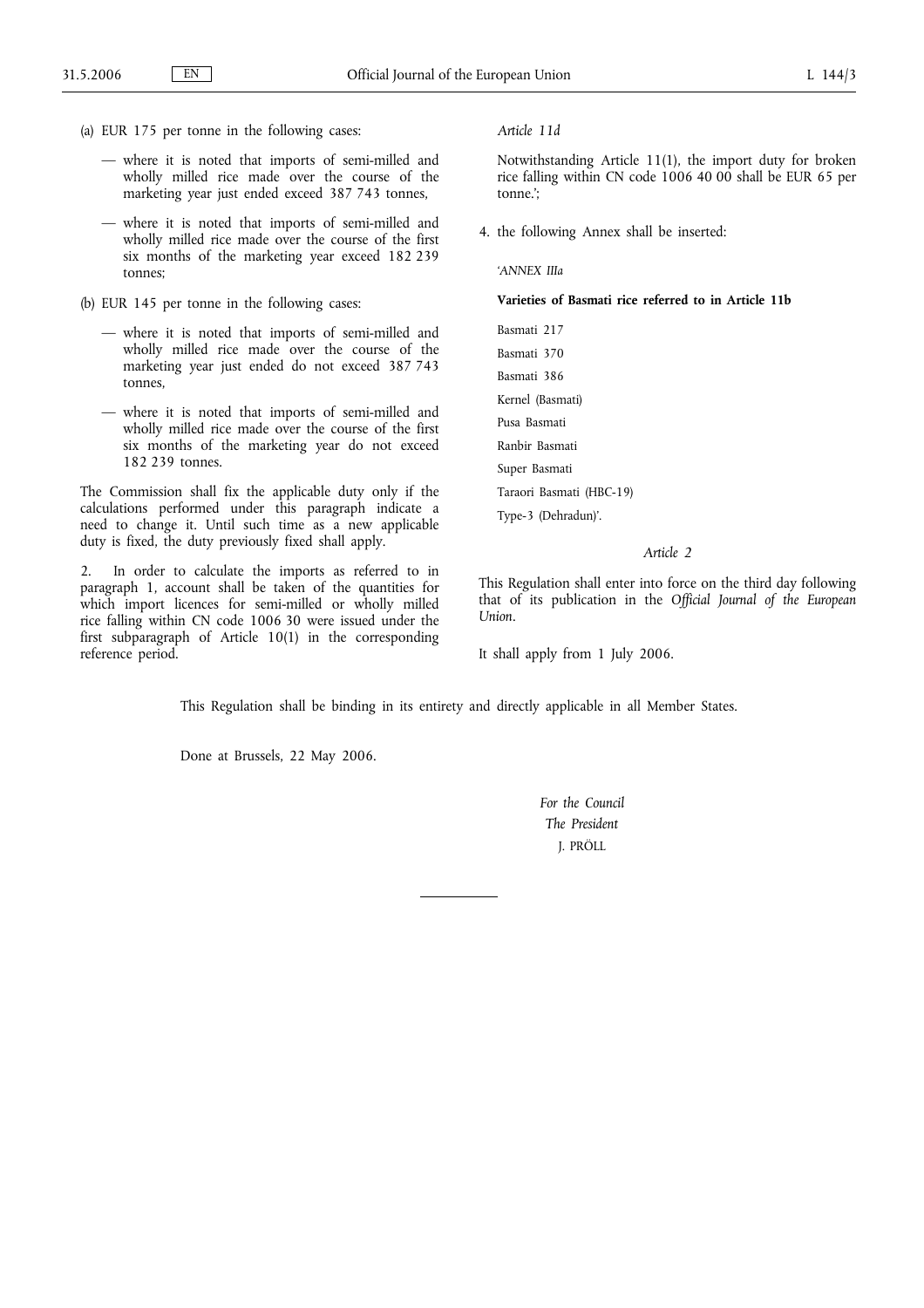#### **COMMISSION REGULATION (EC) No 798/2006**

## **of 30 May 2006**

**establishing the standard import values for determining the entry price of certain fruit and vegetables**

THE COMMISSION OF THE EUROPEAN COMMUNITIES,

Having regard to the Treaty establishing the European Community,

Having regard to Commission Regulation (EC) No 3223/94 of 21 December 1994 on detailed rules for the application of the import arrangements for fruit and vegetables  $(1)$ , and in particular Article 4(1) thereof,

(1) Regulation (EC) No 3223/94 lays down, pursuant to the outcome of the Uruguay Round multilateral trade negotiations, the criteria whereby the Commission fixes the

Whereas:

standard values for imports from third countries, in respect of the products and periods stipulated in the Annex thereto.

(2) In compliance with the above criteria, the standard import values must be fixed at the levels set out in the Annex to this Regulation,

HAS ADOPTED THIS REGULATION:

#### *Article 1*

The standard import values referred to in Article 4 of Regulation (EC) No 3223/94 shall be fixed as indicated in the Annex hereto.

*Article 2*

This Regulation shall enter into force on 31 May 2006.

This Regulation shall be binding in its entirety and directly applicable in all Member States.

Done at Brussels, 30 May 2006.

*For the Commission* J. L. DEMARTY

*Director-General for Agriculture and Rural Development*

 $(1)$ 1) OJ L 337, 24.12.1994, p. 66. Regulation as last amended by Regulation (EC) No 386/2005 (OJ L 62, 9.3.2005, p. 3).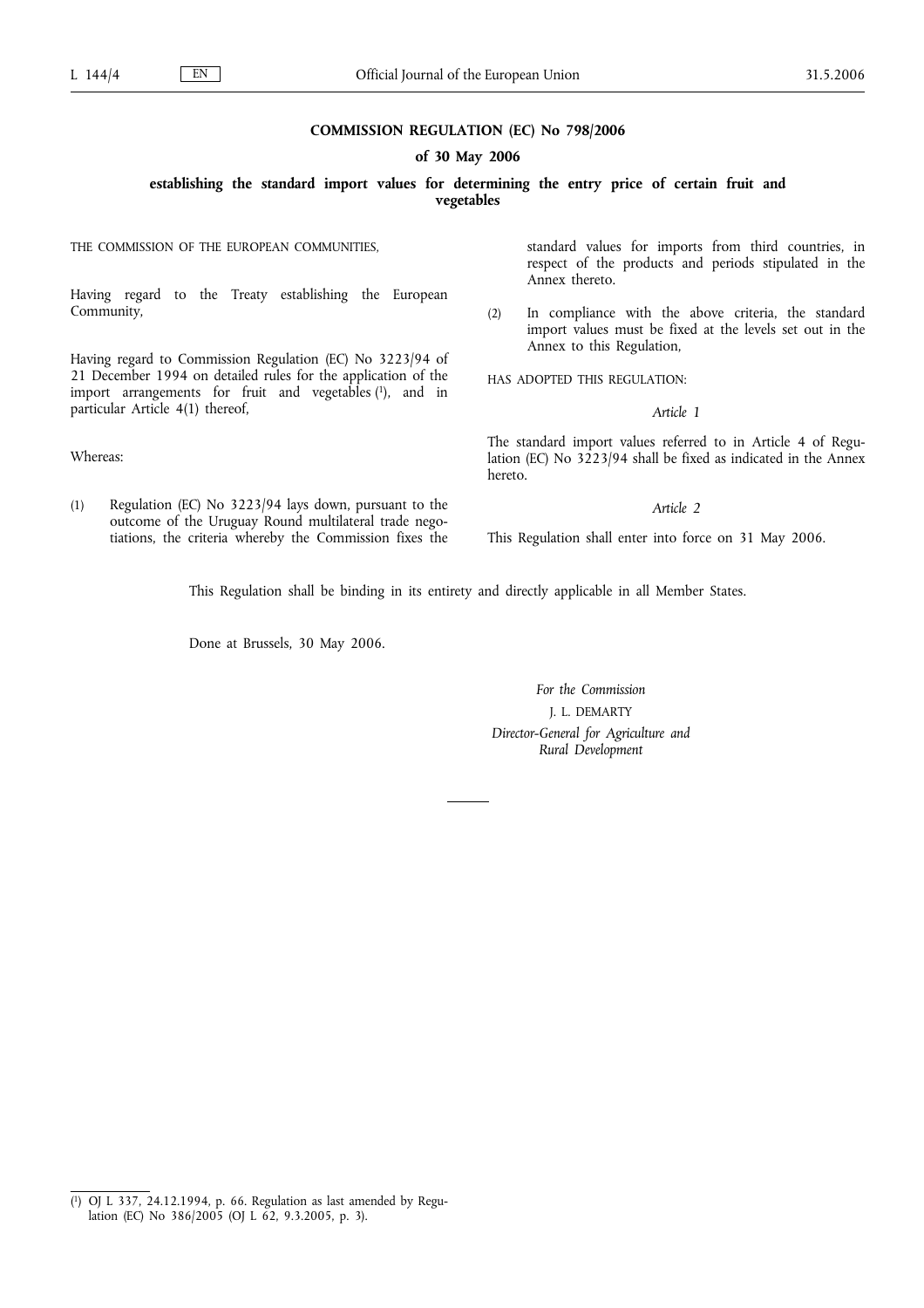# *(EUR/100 kg)* CN code Third country code (1) Standard import value  $0702\ 00\ 00$   $052$   $204$   $37,5$ 204 37,5<br>999 65,7  $65,7$  $0707\ 00\ 05$   $052$   $107,3$   $107,3$   $107,3$  $107,3$  $0709\,90\,70$   $052$   $92,2$   $92,2$   $92,2$  $92,2$  $0805\ 10\ 20$   $204$   $38,1$   $34,2$ 220 34,2<br>388 69,7  $69,7$  $\begin{array}{c|c} 624 & 52,0 \\ 999 & 48,5 \end{array}$ 48,5  $0805\,50\,10$   $388$   $528$   $53,4$ 528 53,4<br>999 68,3 68,3 0808 10 80 388 109,8  $400$ <br> $404$ <br> $100,2$  $100,2$ 508 79,3<br>512 85,9 512 85,9<br>524 88,5 88,5 528 89,4<br>720 86,0  $\begin{array}{c|c}\n 720 & 86,0 \\
804 & 108.1\n\end{array}$  $\begin{array}{c|c}\n 804 & 108,1 \\
999 & 97,1\n \end{array}$ 97,1  $0809\ 20\ 95$   $052$   $227.5$   $999$   $227.5$ 227,5

# **to Commission Regulation of 30 May 2006 establishing the standard import values for determining the entry price of certain fruit and vegetables**

 $(1)$ 1) Country nomenclature as fixed by Commission Regulation (EC) No 750/2005 (OJ L 126, 19.5.2005, p. 12). Code '999' stands for 'of other origin'.

#### *ANNEX*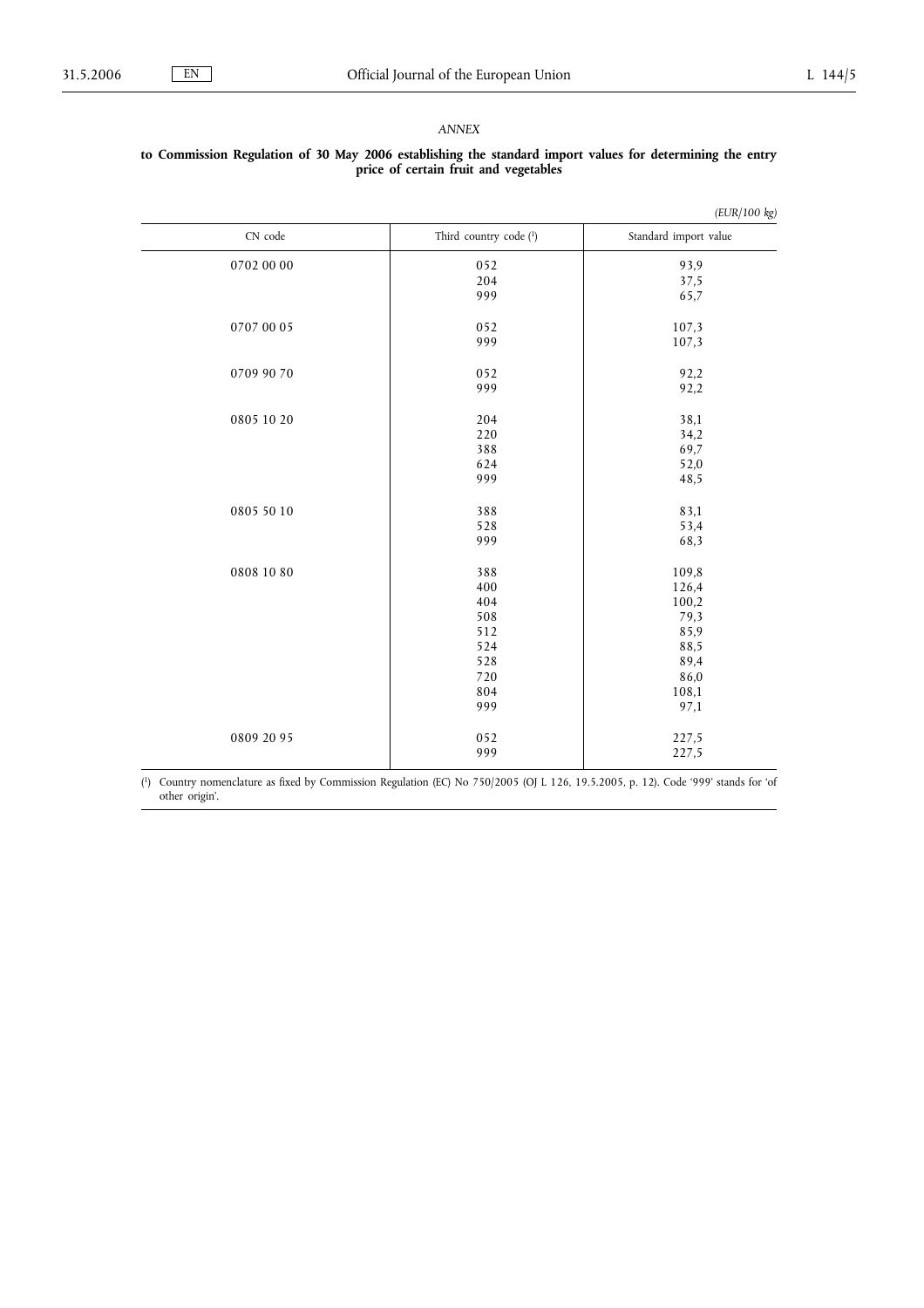#### **COMMISSION REGULATION (EC) No 799/2006**

#### **of 30 May 2006**

**amending Regulation (EC) No 1168/2005 as regards the quantity covered by the standing invitation to tender for the resale on the Community market of maize held by the Austrian intervention agency**

THE COMMISSION OF THE EUROPEAN COMMUNITIES,

Having regard to the Treaty establishing the European Community,

Having regard to Council Regulation (EC) No 1784/2003 of 29 September 2003 on the common organisation of the market in cereals  $(1)$ , and in particular Article  $\tilde{6}$  thereof,

Whereas:

- (1) Commission Regulation (EC) No 1168/2005 (2) opened a standing invitation to tender for the resale on the Community market of 121 525 tonnes of maize held by the Austrian intervention agency.
- (2) Given the current market situation, the quantities of maize put up for sale by the Austrian intervention agency on the internal market should be increased, taking the permanent invitation to tender to 211 705 tonnes.
- (3) Regulation (EC) No 1168/2005 should therefore be amended accordingly.
- (4) The measures provided for in this Regulation are in accordance with the opinion of the Management Committee for Cereals,

HAS ADOPTED THIS REGULATION:

#### *Article 1*

Regulation (EC) No 1168/2005 is hereby amended as follows:

- 1. In Article 1, '121 525 tonnes' is replaced by '211 705 tonnes';
- 2. In the title of the Annex, '121 525 tonnes' is replaced by '211 705 tonnes'.

#### *Article 2*

This Regulation shall enter into force on the day of its publication in the *Official Journal of the European Union*.

This Regulation shall be binding in its entirety and directly applicable in all Member States.

Done at Brussels, 30 May 2006.

*For the Commission* Mariann FISCHER BOEL *Member of the Commission*

<sup>(</sup> 1) OJ L 270, 21.10.2003, p. 78. Regulation as amended by Commission Regulation (EC) No 1154/2005 (OJ L 187, 19.7.2005, p. 11).

 $(2)$ OJ L 188,  $20.7.2005$ , p. 16. Regulation as last amended by Regulation (EC) No 1992/2005 (OJ L 320, 18.12.2005, p. 25).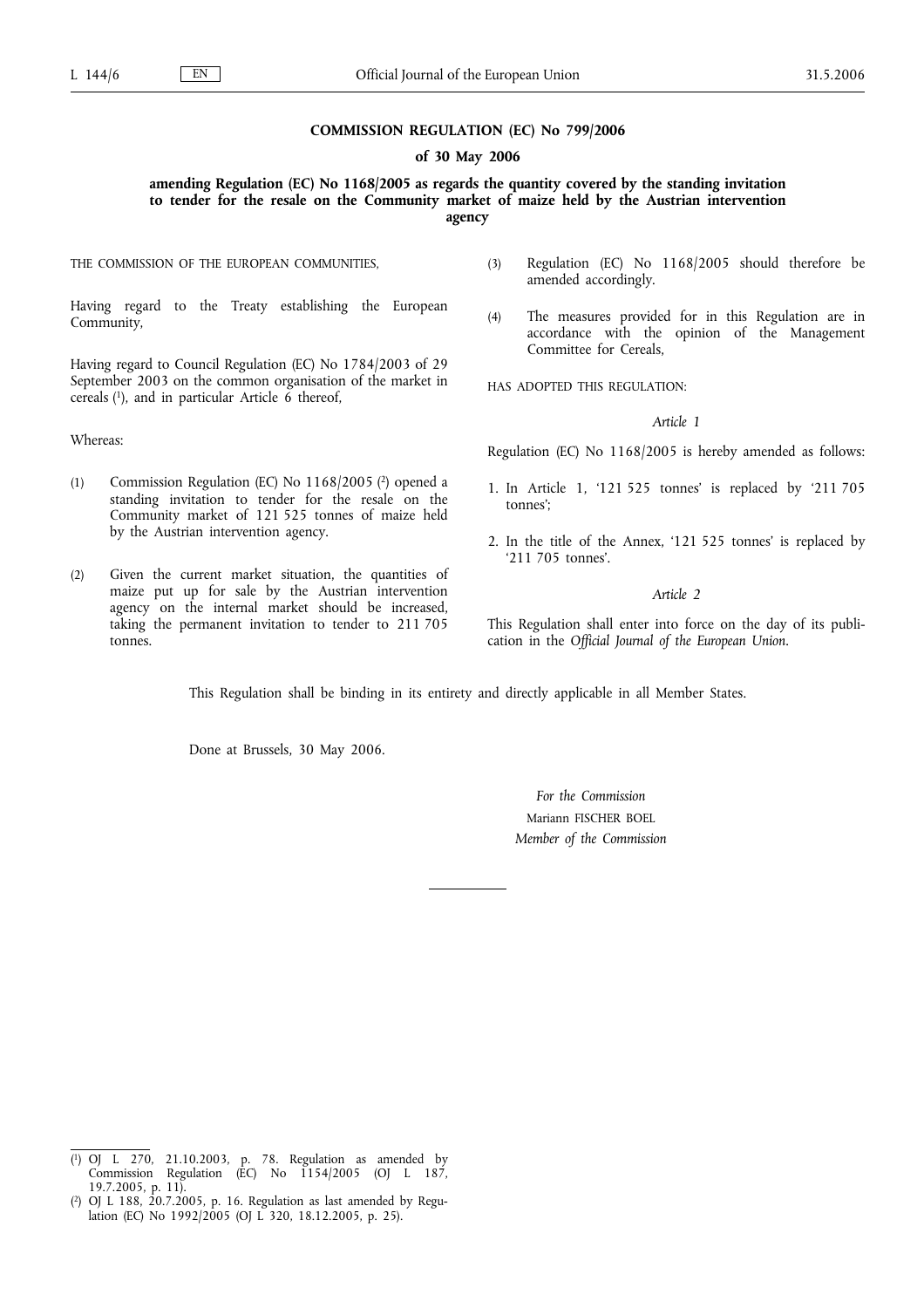#### **COMMISSION REGULATION (EC) No 800/2006**

#### **of 30 May 2006**

**opening and providing for the administration of an import tariff quota for young male bovine animals for fattening (1 July 2006 to 30 June 2007)**

THE COMMISSION OF THE EUROPEAN COMMUNITIES.

Having regard to the Treaty establishing the European Community,

Having regard to Council Regulation (EC) No 1254/1999 of 17 May 1999 on the common organisation of the market in beef and veal (1), and in particular Article 32(1) thereof,

## Whereas:

- (1) The WTO schedule CXL requires the Community to open an annual import tariff quota for 169 000 head of young male bovine animals for fattening. However, as a result of negotiations which led to the Agreement in the form of an Exchange of Letters between the European Community and the United States of America pursuant to Article XXIV:6 and Article XXVIII of the General Agreement on Tariffs and Trade (GATT) 1994 (2), approved by Council Decision  $2006/333/EC$  (3), the Community undertook to incorporate in its schedule for all Member States an adjustment of that import tariff quota.
- (2) It is appropriate to lay down in the detailed rules for the management of this tariff quota that for the period from 1 July 2006 to 30 June 2007 the available quantity should be phased over the year in a suitable manner within the meaning of Article 32(4) of Regulation (EC) No 1254/1999.
- (3) In view of the forthcoming entry into force of the Treaty of Accession of Bulgaria and Romania to the European Union, without prejudice to Article 39 of that Treaty, and in order to enable operators of those countries to benefit from this quota as of the date of their accession, the quota period should be divided into two sub-periods and the quantity available under this quota should be staggered over these periods, taking into account the traditional trade patterns between the Community and the supplier countries within this quota.
- (4) In order to provide a more equal access to the quota while ensuring a commercially viable number of

- ( 2) OJ L 124, 11.5.2006, p. 15.
- ( 3) OJ L 124, 11.5.2006, p. 13.

animals per application, each application of import licences should respect a minimum and a maximum number of heads.

- (5) With a view to preventing speculation, the quantities available within the quota should be made accessible to operators able to show that they are genuinely engaged in import of a significant scale from third countries. In consideration of this and in order to ensure efficient management, the traders concerned should be required to have imported a minimum of 50 animals during the period from 1 May 2005 to 30 April 2006 given that a consignment of 50 animals may be considered to be a commercial viable consignment.
- (6) To enable such criteria to be checked, applications should be presented in the Member State where the importer is entered in a VAT register.
- (7) In order to prevent speculation, importers no longer involved in trade in live bovine animals at 1 January 2006 should be denied access to the quota and licences should not be transferable.
- (8) Provision should be made for quantities for which licence applications may be requested to be allocated after a period of consideration and, where appropriate, once a uniform allocation coefficient has been applied.
- (9) The arrangements should be managed using import licences. To this end, rules should be laid down on the submission of applications and the information to be given on applications and licences, where necessary by addition to or by way of derogation from certain provisions of Commission Regulation (EC) No 1445/95 of 26 June 1995 on rules of application for import and export licences in the beef and veal sector and repealing Regulation (EEC) No 2377/80 (4) and of Commission Regulation (EC) No 1291/2000 of 9 June 2000 laying down common detailed rules for the application of the system of import and export licences and advance fixing certificates for agricultural products (5).

<sup>(</sup> 1) OJ L 160, 26.6.1999, p. 21. Regulation as last amended by Regu-

lation (EC) No  $1913/2005$  (OJ L 307, 25.11.2005, p. 2).

<sup>(</sup> 4) OJ L 143, 27.6.1995, p. 35. Regulation as last amended by Regu-

lation (EC) No 1118/2004 (OJ L 217, 17.6.2004, p 10).

<sup>(</sup> 5) OJ L 152, 24.6.2000, p. 1. Regulation as last amended by Regulation (EC) No 410/2006 (OJ L 71, 10.3.2006, p. 7).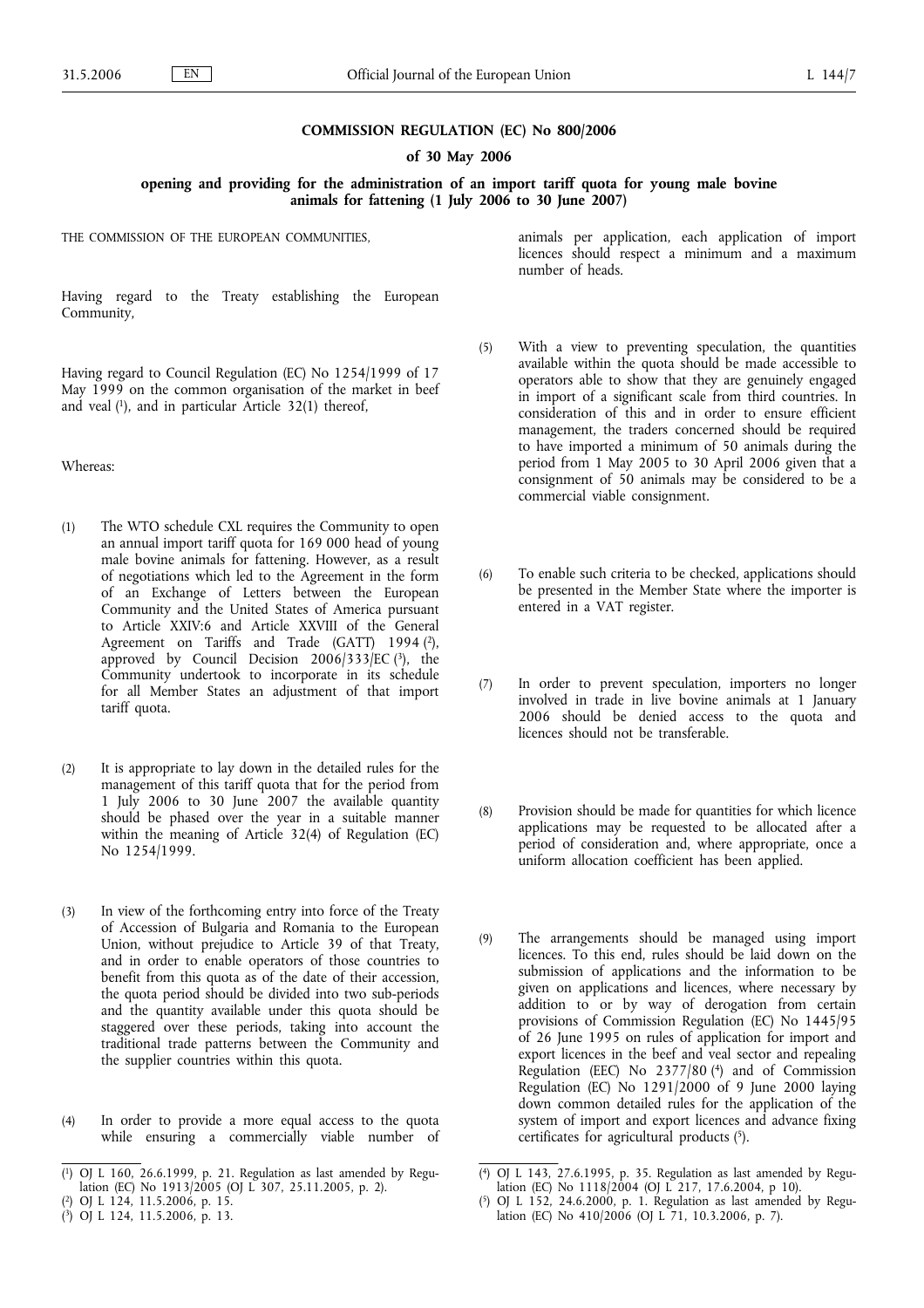- (10) Experience shows that a proper management of the quota also requires that the titular holder of the licence is a genuine importer. Therefore, such importer should actively participate in the purchase, transport and import of the animals concerned. Presentation of proof of those activities should thus also be a primary requirement with regard to the licence security, within the meaning of Commission Regulation (EEC) No 2220/85 of 22 July 1985 laying down common detailed rules for the application of the system of securities for agricultural products  $(1)$ .
- (11) With a view to ensuring a strict statistical control of the animals imported under the quota, the tolerance referred to in Article 8(4) of Regulation (EC) No 1291/2000 should not apply.
- (12) The application of this tariff quota requires effective checks on the specific destination of the imported animals. The animals should therefore be fattened in the Member State which has issued the import licence.
- (13) A security should be lodged to ensure that the animals are fattened for at least 120 days in designated production units. The amount of the security should cover the difference between the Common Customs Tariff duty and the reduced duty applicable on the date of release for free circulation of the animals in question.
- (14) The measures provided for in this Regulation are in accordance with the opinion of the Management Committee for Beef and Veal,

HAS ADOPTED THIS REGULATION:

#### *Article 1*

1. A tariff quota for 24 070 young male bovine animals falling within CN code 0102 90 05, 0102 90 29 or 0102 90 49 and intended for fattening in the Community is hereby opened for the period from  $1$  July 2006 to 30 June 2007.

This tariff quota shall have the order number 09.4005.

2. The customs import duty applicable under the tariff quota referred to in paragraph 1 shall be 16 % *ad valorem* plus EUR 582 per tonne net.

The rate of duty provided for in the first subparagraph shall apply on condition that the imported animals are fattened for at least 120 days in the Member State which has issued the import licence.

The quantities referred to in paragraph 1 shall be staggered as follows:

- (a) 12 035 live bovine animals for the period from 1 July 2006 to 31 December 2006;
- (b) 12 035 live bovine animals for the period from 1 January 2007 to 30 June 2007.

If, during the period mentioned in paragraph  $3(a)$ , the quantity covered by licence applications submitted is less than the quantity available for that period, the remaining quantity of that period will be added to the quantity available for the period mentioned in paragraph 3(b).

#### *Article 2*

1. To be eligible for the quota provided for in Article 1, applicants must be natural or legal persons and must prove to the satisfaction of the competent authorities of the Member State concerned, at the time they submit their applications for import licences, that they have imported at least 50 animals covered by CN code 0102 90 during the period from 1 May 2005 to 30 April 2006.

Subject to the entry into force of the Treaty of Accession of Bulgaria and Romania on 1 January 2007, operators in those countries may apply for import licences in relation to the quantity available for the second sub-period of this quota as referred to in Article 1(3)(b), provided they have imported at least 50 animals covered by CN code 0102 90 during the period from 1 May 2005 to 30 April 2006.

Applicants must be listed in a national VAT register.

2. Proof of import shall be furnished exclusively by means of the customs document of release for free circulation, duly endorsed by the customs authorities and containing a reference to the applicant concerned as being the consignee.

Member States may accept copies of the document referred to in the first subparagraph, duly certified by the competent authority. Where such copies are accepted, notification thereof shall be made in the communication from Member States referred to in Article 3(5) in respect of each applicant concerned.

3. Operators who at 1 January 2006 have ceased their activities in trade with third countries in the beef and veal sector shall not qualify for any application.

4. A company formed by the merger of companies each having reference imports complying with the minimum quantity referred to in paragraph 1 may use those reference imports as a basis for its application.

<sup>(</sup> 1) OJ L 205, 3.8.1985, p. 5. Regulation as last amended by Regulation (EC) No 673/2004 (OJ L 105, 14.4.2004, p. 17).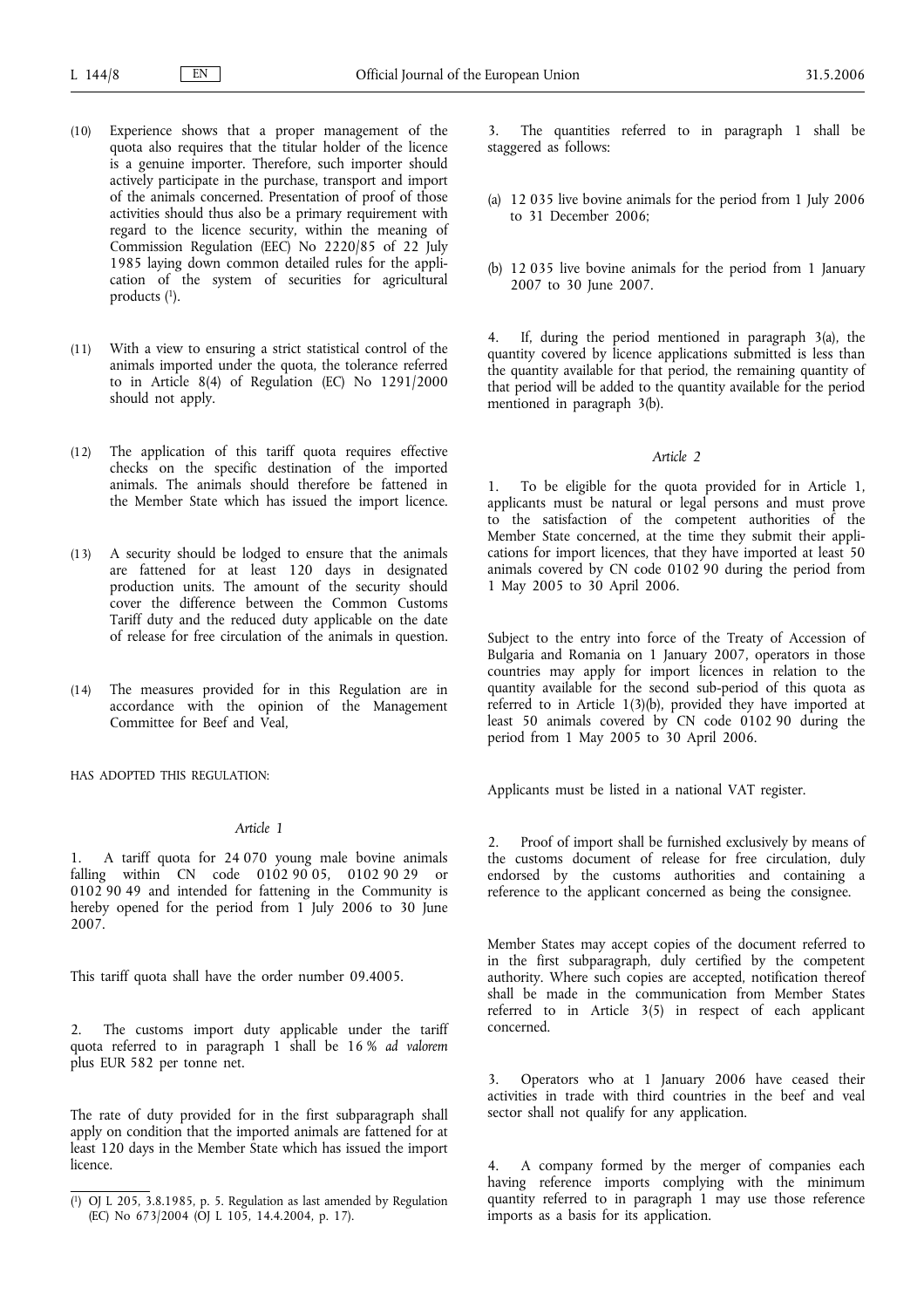## *Article 3*

1. Applications for import licences may be submitted only in the Member State in which the applicant is registered for VAT purposes.

2. Applications for import licences per each period referred to in Article 1(3):

- (a) must cover at least 50 animals;
- (b) may not cover more than 5 % of the quantity available.

Where applications exceed the quantity referred to in point (b) of the first subparagraph, the excess shall be disregarded.

3. Applications for import licences for the period referred to in Article 1(3)(a) shall be submitted during the 10 working days following the publication of this Regulation in the *Official Journal of the European Union*.

Applications for import licences for the period as referred to in Article 1(3)(b) shall be submitted during the first 10 working days of that period.

Applicants may lodge no more than one application each per period referred to in Article 1(3). Where the same applicant lodges more than one application, all applications from that applicant shall be inadmissible.

5. After verification of the documents presented, Member States shall forward to the Commission, by the 5th working day following the end of the period for the submission of applications at the latest, the list of applicants and their addresses as well as the quantities applied for.

All notifications, including 'nil' returns, shall be forwarded by fax or e-mail using the model form in Annex I in cases where applications have actually been submitted.

#### *Article 4*

1. Following the notification referred to in Article 3(5), the Commission shall decide as soon as possible to which extent the applications can be met.

2. If the quantities covered by applications as referred to in Article 3 exceed those available for the period in question, the Commission shall fix a single allocation coefficient to be applied to the quantities applied for.

Where application of the allocation coefficient provided for in the first subparagraph gives a figure of less than 50 head per application, the quantity available shall be awarded by the Member States concerned by drawing lots for import rights covering 50 head each. Where the remainder lot is less than 50 head it shall be considered a single lot.

Licences shall be issued as soon as possible subject to the Commission's decision regarding acceptance of the applications.

#### *Article 5*

1. Import licences shall be issued on the name of the operator who submitted the application.

- 2. Licence applications and licences shall show the following:
- (a) in box 8, the country of origin;
- (b) in box 16, one or several of the following Combined Nomenclature code: 0102 90 05, 0102 90 29 or 0102 90 49;
- (c) in box 20, the order number of the quota (09.4005) and one of the endorsements provided for in Annex II.

# *Article 6*

1. By way of derogation from Article 9(1) of Regulation (EC) No 1291/2000, import licences issued pursuant to this Regulation shall not be transferable and shall confer rights under the tariff quotas only if made out in the same name and address as the one entered as consignee in the customs declaration of release for free circulation accompanying them.

2. By way of derogation from Article 3 of Regulation (EC) No 1445/95 import licences shall be valid for 180 days from their actual day of issue within the meaning of Article 4(3) of this Regulation. No import licences shall be valid after 30 June 2007.

3. The security relating to the import licence shall be EUR 15 per head and shall be lodged by the applicant together with the licence application.

4. Licences issued shall be valid throughout the Community.

Pursuant to Article 50(1) of Regulation (EC) No 1291/2000, the full Common Customs Tariff duty applicable on the date of acceptance of the customs declaration for free circulation shall be collected in respect of all quantities imported in excess of those shown on the import licence.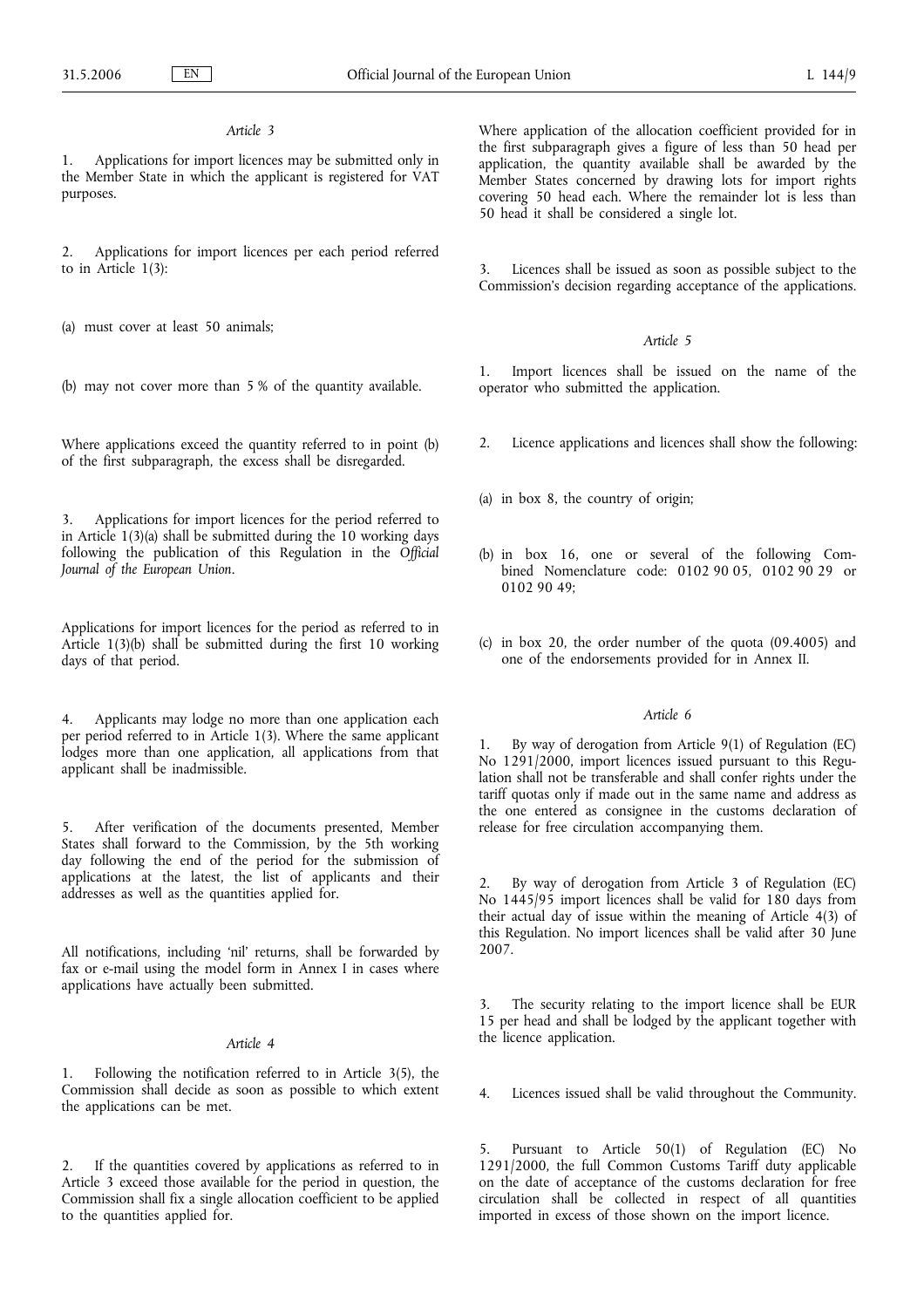6. By way of derogation from the provisions of Section 4 of Title III of Regulation (EC) No 1291/2000, the security shall not be released until proof has been produced that the titular holder of the licence has been commercially and logistically responsible for the purchase, transport and clearance for free circulation of the animals concerned. Such proof shall at least consist of:

- (a) the original commercial invoice or an authenticated copy made out in the name of the titular holder by the seller or his representative, both established in the third country of export, and proof of payment by the titular holder or the opening by the titular holder of an irrevocable documentary credit in favour of the seller;
- (b) the bill of lading or, where applicable, the road or air transport document, drawn up in the name of the titular holder, for the animals concerned;
- (c) proof that the goods have been declared for release for free circulation with the indication of the name and address of the titular holder as consignee.

#### *Article 7*

At the time of import, the importer shall provide proof that he has:

- (a) given a written undertaking to inform within one month the competent authority of the Member State of the farm or farms where the young bovine animals are to be fattened;
- (b) lodged a security of an amount as laid down for each eligible CN code in Annex III with the competent authority of the Member State. The fattening of the imported animals in that Member State for at least 120 days from the date of acceptance of the customs declaration of release for free circulation is a primary requirement within the meaning of Article 20(2) of Regulation (EEC) No 2220/85.

2. Except in cases of *force majeure*, the security referred to paragraph 1(b) shall be released only if proof is furnished to the competent authority of the Member State that the young bovine animals:

- (a) have been fattened on the farm or farms indicated pursuant to paragraph 1;
- (b) have not been slaughtered before a period of 120 days from the date of import has elapsed; or
- (c) have been slaughtered for health reasons or have died as a result of sickness or accident before that period has elapsed.

The security shall be released immediately after such proof has been furnished.

However, where the time-limit referred to in paragraph 1(a) has not been observed, the security to be released shall be reduced by:

- 15 %, and by
- 2 % of the remaining amount for each day by which it has been exceeded.

The amounts not released shall be forfeited and retained as customs duties.

3. If the proof referred to in paragraph 2 is not furnished within 180 days from the date of import, the security shall be forfeited and retained as customs duty.

However, if such proof is not furnished within the period of 180 days provided for in the first subparagraph but is produced within six months following that period, the amount forfeited, less 15 % of the security, shall be repaid.

#### *Article 8*

Regulations (EC) No 1291/2000 and (EC) No 1445/95 shall apply, save as otherwise provided for in this Regulation.

#### *Article 9*

This Regulation shall enter into force on the day following that of its publication in the *Official Journal of the European Union*.

This Regulation shall be binding in its entirety and directly applicable in all Member States.

Done at Brussels, 30 May 2006.

*For the Commission* Mariann FISCHER BOEL *Member of the Commission*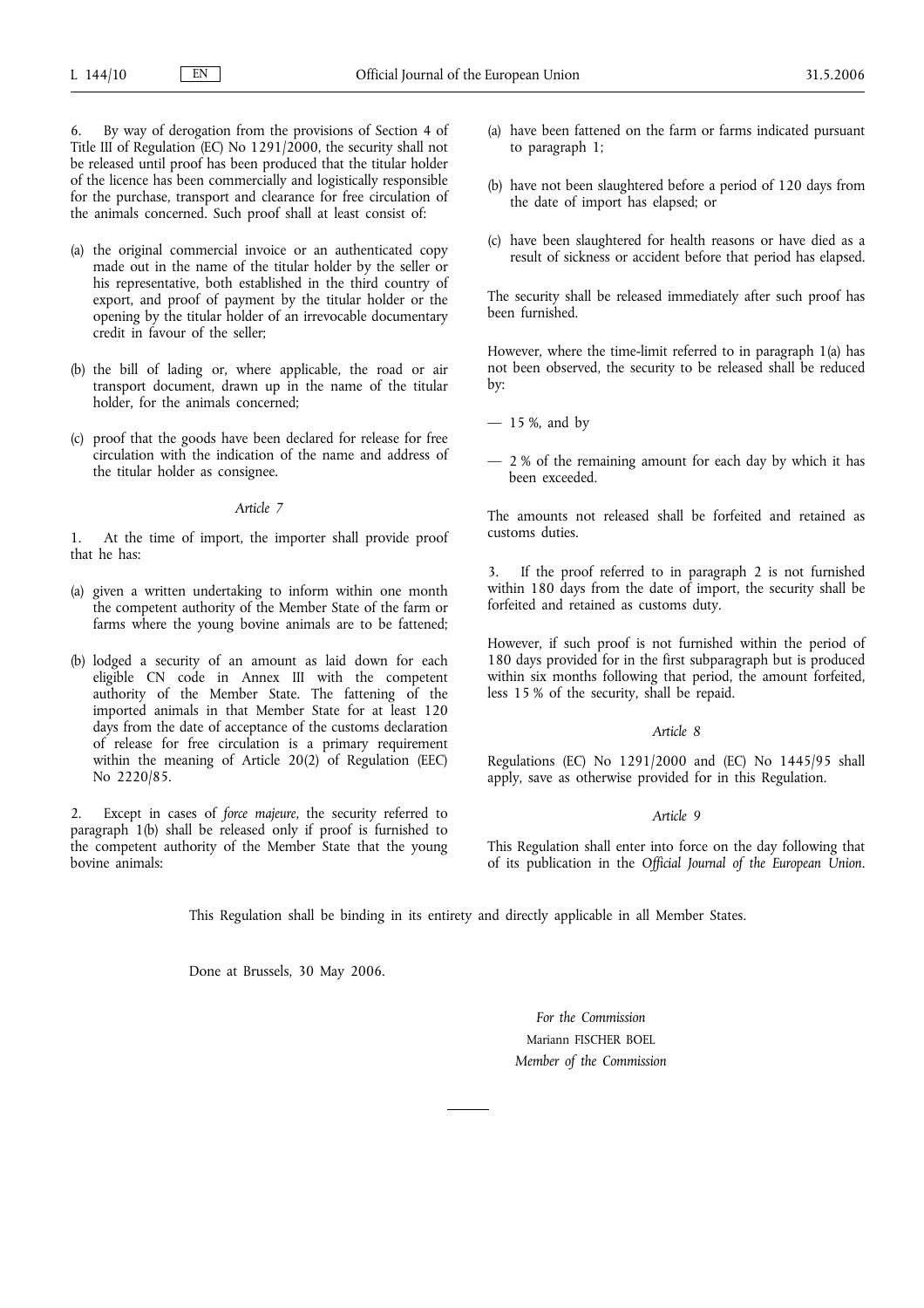# *ANNEX I*

EC Fax (32 2) 292 17 34

E-mail: AGRI-IMP-BOVINE@cec.eu.int

# Application of Regulation (EC) No 800/2006

### Order No: 09.4005

COMMISSION OF THE EUROPEAN COMMUNITIES — DG AGRI D.2 — IMPLEMENTATION OF MARKET MEASURES

#### APPLICATION FOR IMPORT LICENCES

| Number of applicant $(1)$ $(2)$                                                                                                                   | Applicant<br>(name and address) | Quantity<br>(Head) |
|---------------------------------------------------------------------------------------------------------------------------------------------------|---------------------------------|--------------------|
|                                                                                                                                                   |                                 |                    |
|                                                                                                                                                   |                                 |                    |
|                                                                                                                                                   |                                 |                    |
|                                                                                                                                                   |                                 |                    |
|                                                                                                                                                   |                                 |                    |
|                                                                                                                                                   |                                 |                    |
|                                                                                                                                                   |                                 |                    |
|                                                                                                                                                   |                                 |                    |
|                                                                                                                                                   |                                 |                    |
|                                                                                                                                                   |                                 |                    |
|                                                                                                                                                   |                                 |                    |
|                                                                                                                                                   | Total                           |                    |
| $(1)$ Continuous numbering.<br>(2) Indicate with an asterix where application is made in accordance with the second subparagraph of Article 2(2). |                                 |                    |
|                                                                                                                                                   |                                 |                    |
|                                                                                                                                                   |                                 |                    |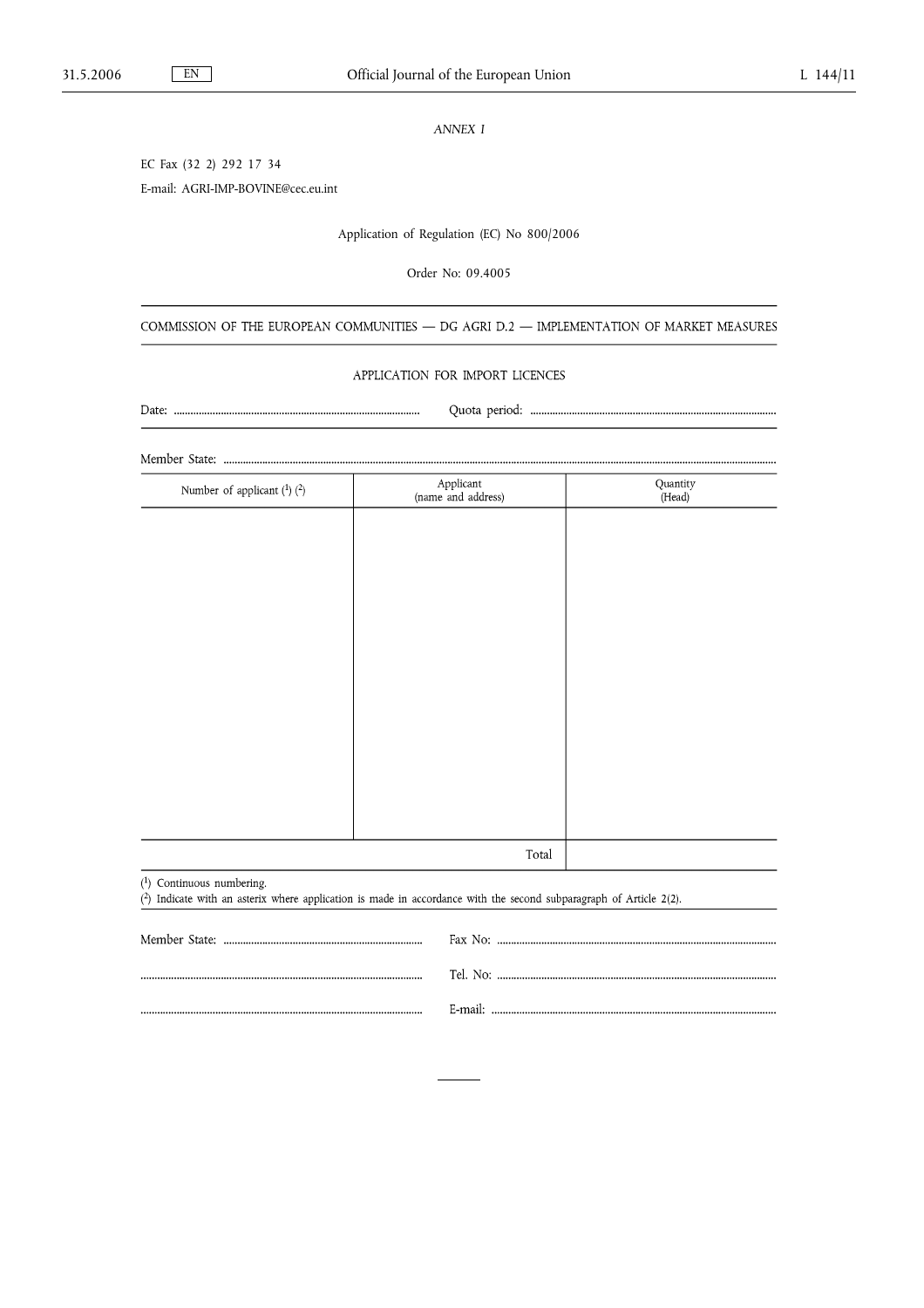# *ANNEX II*

# **Endorsements provided for in Article 5(2)(c)**

| - in Spanish:     | 'Bovinos machos vivos de peso vivo inferior o igual a 300 kg [Reglamento (CE) nº 800/2006]'                                                    |
|-------------------|------------------------------------------------------------------------------------------------------------------------------------------------|
| $-$ in Czech:     | 'Živí býci s živou váhou nepřevyšující 300 kg na kus, na výkrm (Nařízení (ES) č. 800/2006)'                                                    |
| - in Danish:      | 'Levende ungtyre til opfedning, med en levende vægt på ikke over 300 kg pr. dyr (forordning (EF)<br>nr. 800/2006)'                             |
| — in German:      | 'Lebende männliche Rinder mit einem Gewicht von höchstens 300 kg je Tier, zur Mast bestimmt<br>(Verordnung (EG) Nr. 800/2006)'                 |
| — in Estonian:    | 'Elusad isasveised elusmassiga kuni 300 kg, nuumamiseks (määrus (EÜ) nr 800/2006)'                                                             |
| $-$ in Greek:     | 'Ζώντα βοοειδή με βάρος ζώντος που δεν υπερβαίνει τα 300 kg ανά κεφαλή, προς πάχυνση [κανονισμός<br>(EK) αριθ. 800/2006]'                      |
| $-$ in English:   | 'Live male bovine animals of a live weight not exceeding 300 kg per head, for fattening (Regulation<br>(EC) No 800/2006)'                      |
| $-$ in French:    | 'Bovins mâles vivants d'un poids vif inférieur ou égal à 300 kg par tête, destinés à l'engraissement<br>[Règlement (CE) $n^{\circ}$ 800/2006]' |
| — in Italian:     | 'Bovini maschi vivi di peso vivo non superiore a 300 kg per capo, destinati all'ingrasso [regolamento<br>(CE) n. 800/2006]'                    |
| — in Latvian:     | 'Jaunbuļļi nobarošanai, kuru dzīvsvars nepārsniedz 300 kg (Regula (EK) Nr. 800/2006)'                                                          |
| — in Lithuanian:  | 'Penėjimui skirti gyvi jaučiai, kurių vieno galvijo gyvasis svoris yra ne didesnis kaip 300 kg (Regla-<br>mentas (EB) Nr. 800/2006)'           |
| - in Hungarian:   | 'Legfeljebb 300 kg egyedi élőtömegű élő hím szarvasmarhaféle, hizlalás céljára (800/2006/EK rendelet)'                                         |
| $-$ in Dutch:     | 'Levende mannelijke mestrunderen met een gewicht van niet meer dan 300 kg per dier (Verordening<br>(EG) nr. 800/2006)'                         |
| - in Polish:      | 'Żywe młode byki o żywej wadze nieprzekraczającej 300 kg za sztukę bydła, opasowe (rozporządzenie<br>(WE) nr 800/2006)'                        |
| - in Portuguese:  | 'Bovinos machos vivos com peso vivo inferior ou igual a 300 kg por cabeça, para engorda [Regu-<br>lamento (CE) n.º 800/2006]'                  |
| — in Slovakian:   | 'Živé mladé býčky, ktorých živá hmotnosť nepresahuje 300 kg na kus, určené na výkrm [nariadenie<br>(ES) č. 800/2006]'                          |
| $-$ in Slovenian: | 'Živo moško govedo za pitanje, katerega živa teža ne presega 300 kg na glavo (Uredba (ES)<br>$\text{ }$ it. 800/2006)'                         |
| $-$ in Finnish:   | Lihotettaviksi tarkoitettuja eläviä urospuolisia nautaeläimiä, elopaino enintään 300 kg/eläin (asetus<br>(EY) N:o 800/2006)'                   |
| - in Swedish:     | 'Levande handjur av nötkreatur som väger högst 300 kg, för gödning (förordning (EG) nr 800/2006)'                                              |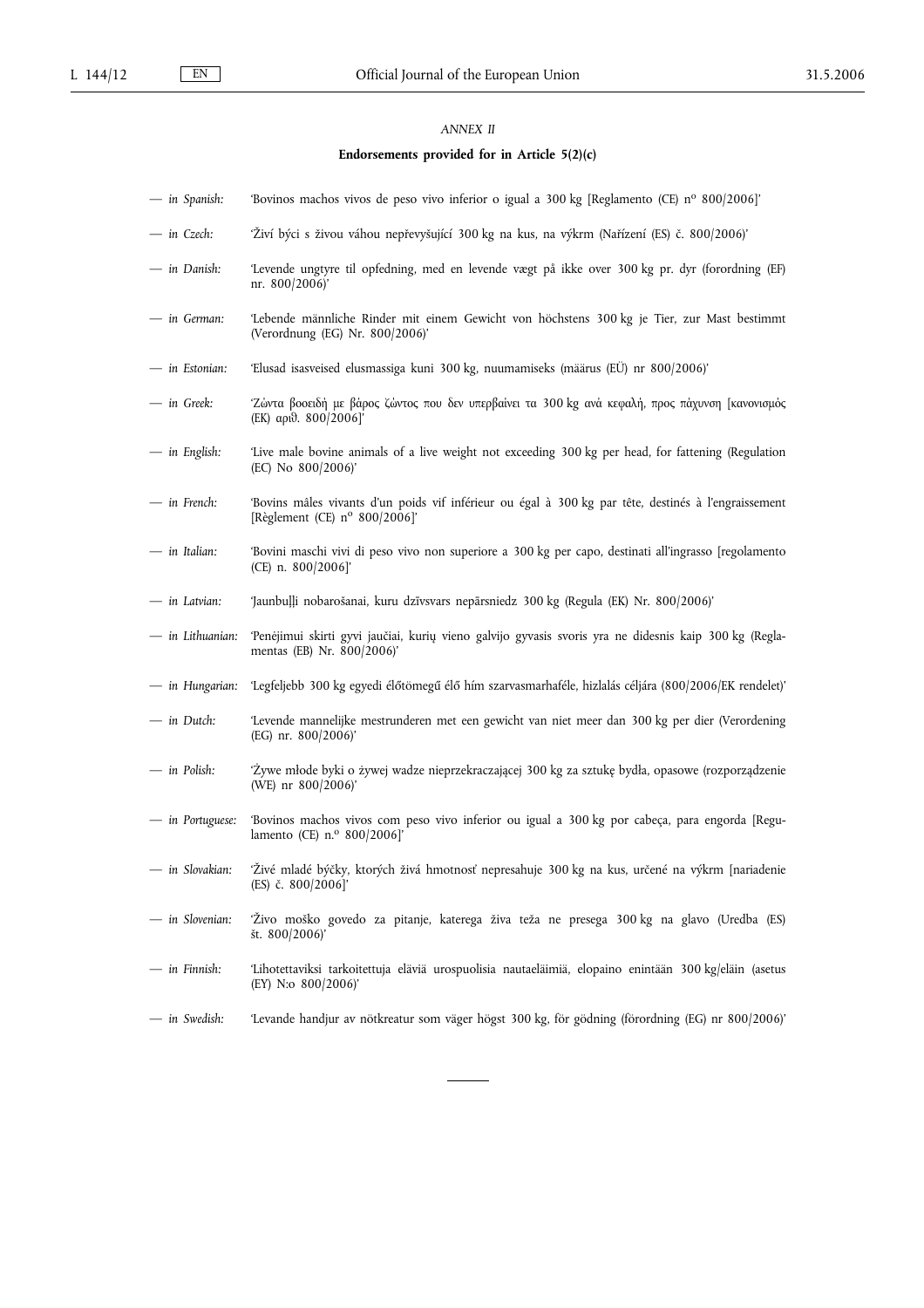# *ANNEX III*

# **SECURITY AMOUNTS**

| Male bovine animals for fattening<br>(CN Code) | Amount (EUR) per head |
|------------------------------------------------|-----------------------|
| 0102 90 05                                     | 28                    |
| 0102 90 29                                     | 56                    |
| 0102 90 49                                     | 105                   |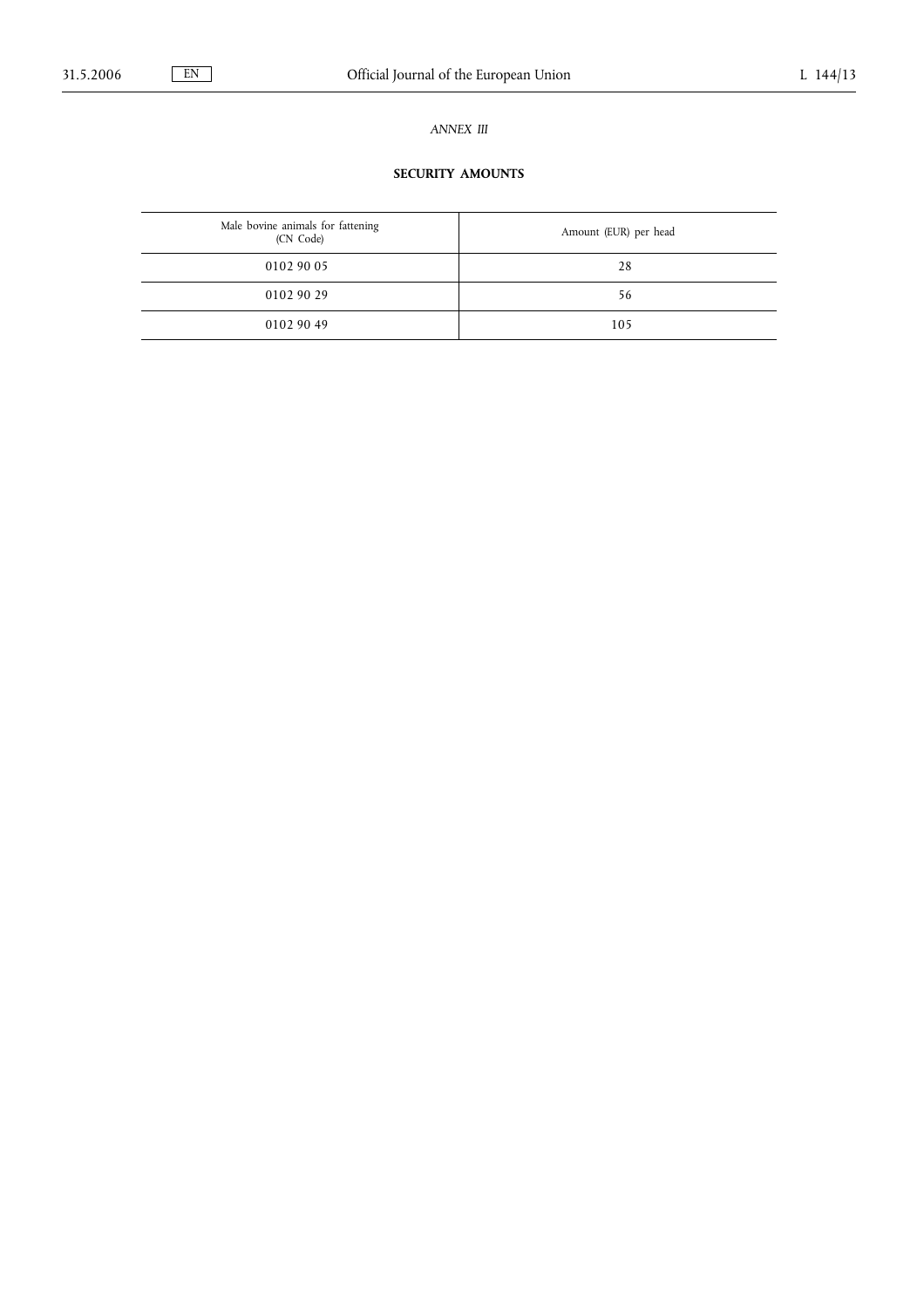#### **COMMISSION REGULATION (EC) No 801/2006**

## **of 30 May 2006**

**amending Regulation (EC) No 1384/2005 as regards the quantity covered by the standing invitation to tender for the export of barley held by the Hungarian intervention agency**

THE COMMISSION OF THE EUROPEAN COMMUNITIES,

Having regard to the Treaty establishing the European Community,

Having regard to Council Regulation (EC) No 1784/2003 of 29 September 2003 on the common organisation of the market in cereals (1), and in particular Article 6 thereof,

Whereas:

- (1) Commission Regulation (EEC) No 2131/93 (2) lays down the procedure and conditions for the disposal of cereals held by intervention agencies.
- (2) Commission Regulation (EC) No 1384/2005 (3) has opened a standing invitation to tender for the export of 60 323 tonnes of barley held by the Hungarian intervention agency.
- (3) Hungary has informed the Commission of its intervention agency's intention to increase by 88 652 tonnes the quantity put out to tender for export. In view of the market situation, the request made by Hungary should be granted.
- (4) Regulation (EC) No 1384/2005 should therefore be amended.

(5) The measures provided for in this Regulation are in accordance with the opinion of the Management Committee for Cereals,

HAS ADOPTED THIS REGULATION:

#### *Article 1*

Regulation (EC) No 1384/2005 is hereby amended as follows:

# *'Article 2*

**\_\_\_\_\_\_\_\_\_\_\_**

The invitation to tender shall cover a maximum of 148 975 tonnes of barley for export to third countries with the exception of Albania, Bosnia and Herzegovina, Bulgaria, Canada, Croatia, the former Yugoslav Republic of Macedonia, Liechtenstein, Mexico, Romania, Serbia and Montenegro (\*), Switzerland and the United States of America.

(\*) Including Kosovo as defined by United Nations Security Council Resolution 1244 of 10 June 1999.'

# *Article 2*

This Regulation shall enter into force on the day of its publication in the *Official Journal of the European Union*.

This Regulation shall be binding in its entirety and directly applicable in all Member States.

Done at Brussels, 30 May 2006.

*For the Commission* Mariann FISCHER BOEL *Member of the Commission*

( 1) OJ L 270, 21.10.2003, p. 78. Regulation as amended by Commission Regulation  $(EC)$  No  $1154/2005$  (OJ L  $187$ , 19.7.2005, p. 11).

( 2) OJ L 191, 31.7.1993, p. 76. Regulation as last amended by Regulation (EC) No 749/2005 (OJ L 126, 19.5.2005, p. 10).

 $(3)$ 3) OJ L 220, 25.8.2005, p. 27. Regulation as last amended by Regulation (EC) No  $1522/2005$  (OJ L 245, 21.9.2005, p. 3).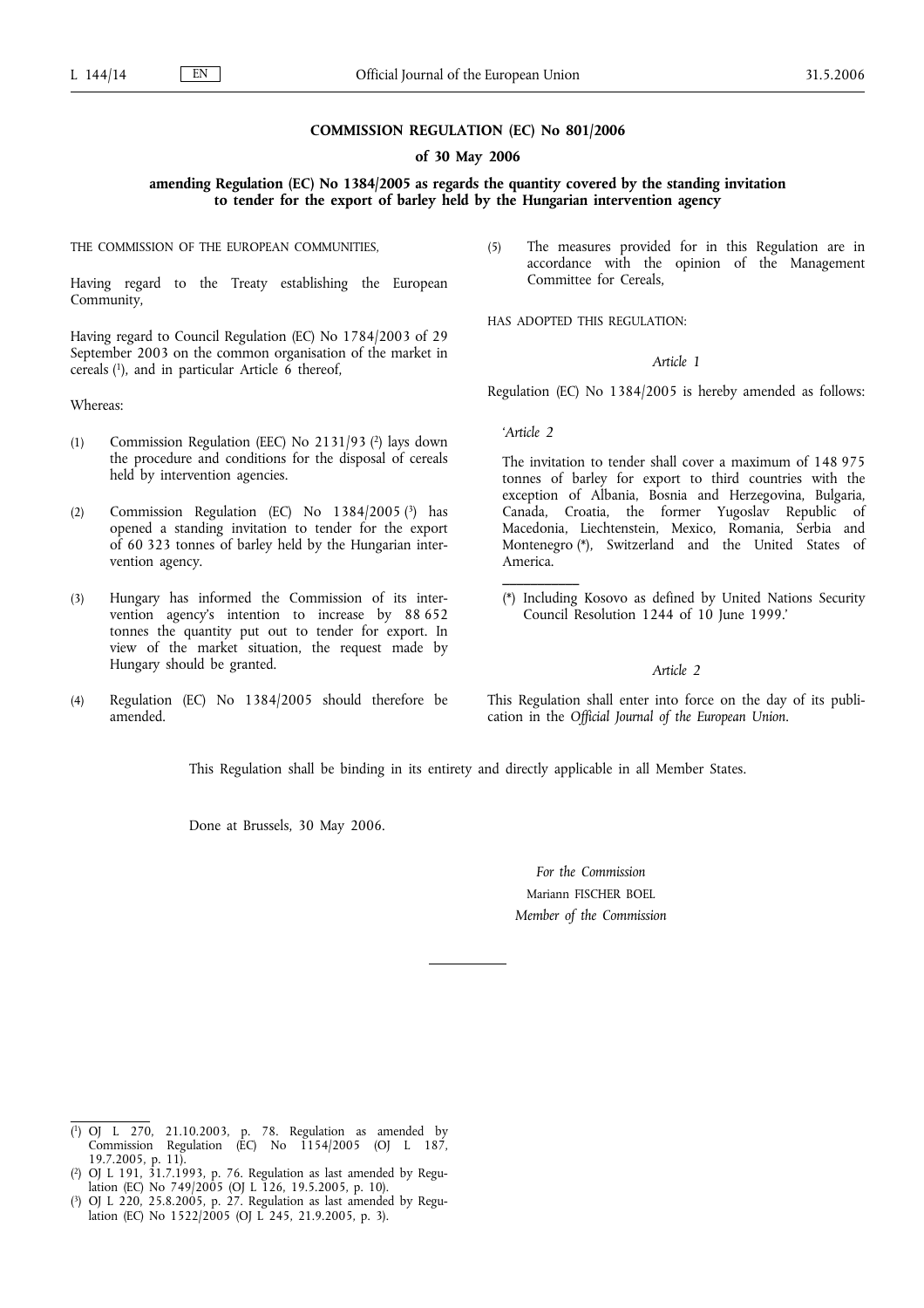## **COMMISSION REGULATION (EC) No 802/2006**

## **of 30 May 2006**

# **fixing the conversion factors applicable to fish of the genera** *Thunnus* **and** *Euthynnus*

THE COMMISSION OF THE EUROPEAN COMMUNITIES,

Having regard to the Treaty establishing the European Community,

Having regard to Council Regulation (EC) No 104/2000 of 17 December 1999 on the common organisation of the markets in fishery and aquaculture products  $(1)$ , and in particular Article 26(3) thereof,

Whereas:

- (1) Commission Regulation (EEC) No 3510/82 of 23 December 1982 fixing the conversion factors applicable to fish of the genera *Thunnus* and *Euthynnus* ( 2) has been substantially amended several times  $(3)$ . In the interests of clarity and rationality the said Regulation should be codified.
- (2) A Community producer price is fixed every year for fish of the genera *Thunnus* and *Euthynnus* intended for the canning industry.
- (3) The conversion factors applicable to the different species, sizes and presentations of fish of the genera *Thunnus* and *Euthynnus* should also be fixed.

(4) The measures provided for in this Regulation are in accordance with the opinion of the Management Committee for Fishery Products,

HAS ADOPTED THIS REGULATION:

#### *Article 1*

The conversion factors applicable to the different species, sizes and presentations of fish of the genera *Thunnus* and *Euthynnus* shall be as listed in Annex I hereto.

#### *Article 2*

Regulation (EEC) No 3510/82 is repealed.

References to the repealed Regulation shall be construed as references to this Regulation and shall be read in accordance with the correlation table in Annex III.

#### *Article 3*

This Regulation shall enter into force on the twentieth day following that of its publication in the *Official Journal of the European Union*.

This Regulation shall be binding in its entirety and directly applicable in all Member States.

Done at Brussels, 30 May 2006.

*For the Commission The President* José Manuel BARROSO

<sup>(</sup> 1) OJ L 17, 21.1.2000, p. 22. Regulation as amended by the 2003 Act of Accession.

<sup>(</sup> 2) OJ L 368, 28.12.1982, p. 27. Regulation as last amended by Regu-

lation (EEC) No 3899/92 (OJ L 392, 31.12.1992, p. 24).

<sup>(</sup> 3) See Annex II.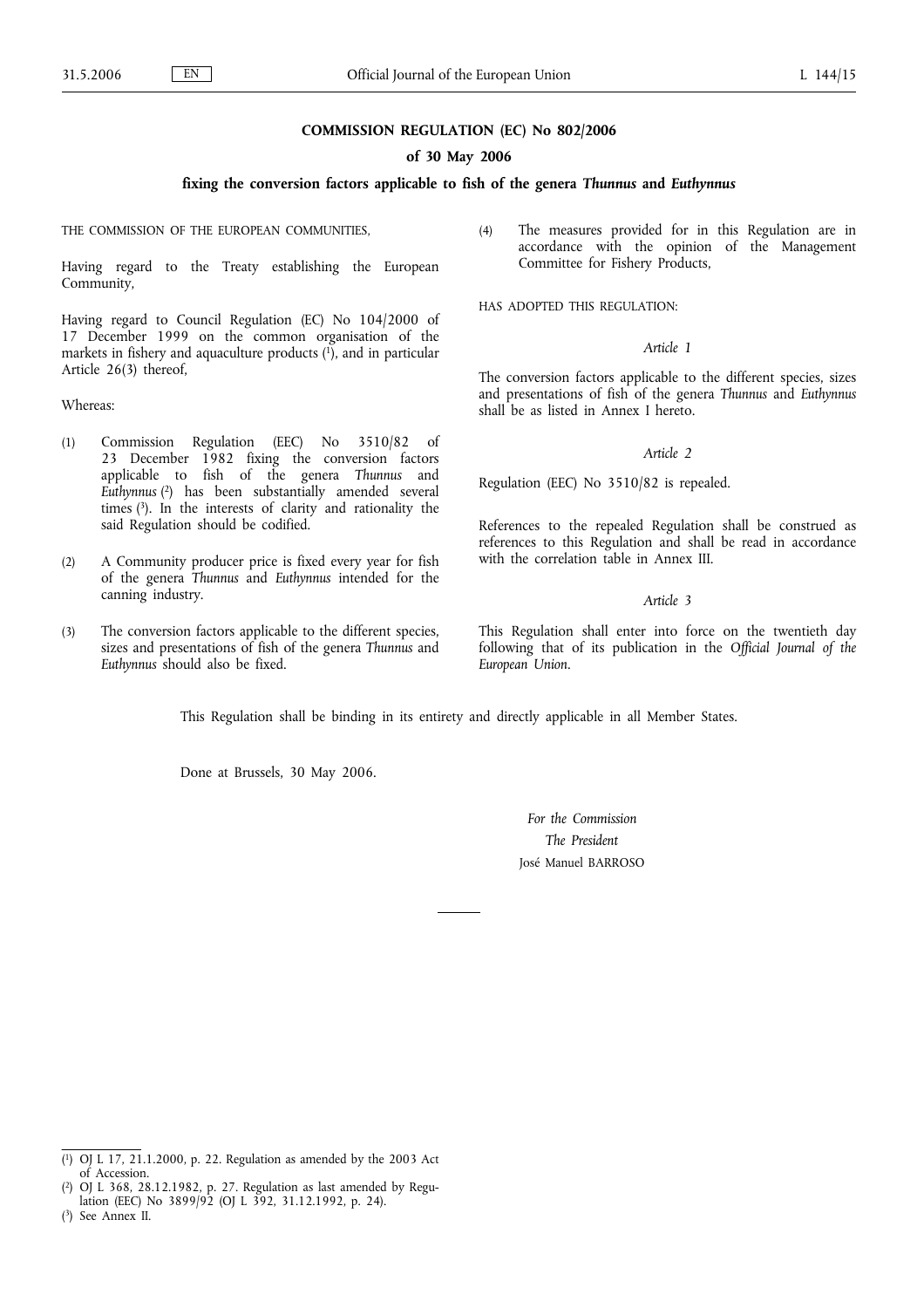# *ANNEX I*

# I. **Conversion factors applicable to the different species of tuna**

| Species                                      | Conversion factor |
|----------------------------------------------|-------------------|
| A. Yellowfin tuna (Thunnus albacares):       |                   |
| - weighing more than 10 kg each              | 1,0               |
| — weighing not more than 10 kg each          | 0.78              |
| B. Albacore (Thunnus alalunga)               | 1,40              |
| C. Skipjack [Euthynnus (Katsuwonus) pelamis] | 0.62              |
| D. Other species                             | 0.75              |

# II. **Conversion factors applicable to each of the species referred to in section I depending on the presentation**

| Presentation                | Conversion factor |
|-----------------------------|-------------------|
| A. Whole                    |                   |
| B. Gutted and without gills | 1,14              |
| C. Other                    | 1,24              |

# *ANNEX II*

# **Repealed Regulation with its successive amendments**

Commission Regulation (EEC) No 3510/82 (OJ L 368, 28.12.1982, p. 27)

> Commission Regulation (EEC) No 3940/87 (OJ L 373, 31.12.1987, p. 6)

Only Annex point VII

Commission Regulation (EEC) No 3971/89 (OJ L 385, 30.12.1989, p. 35)

Commission Regulation (EEC) No 3899/92 (OJ L 392, 31.12.1992, p. 24)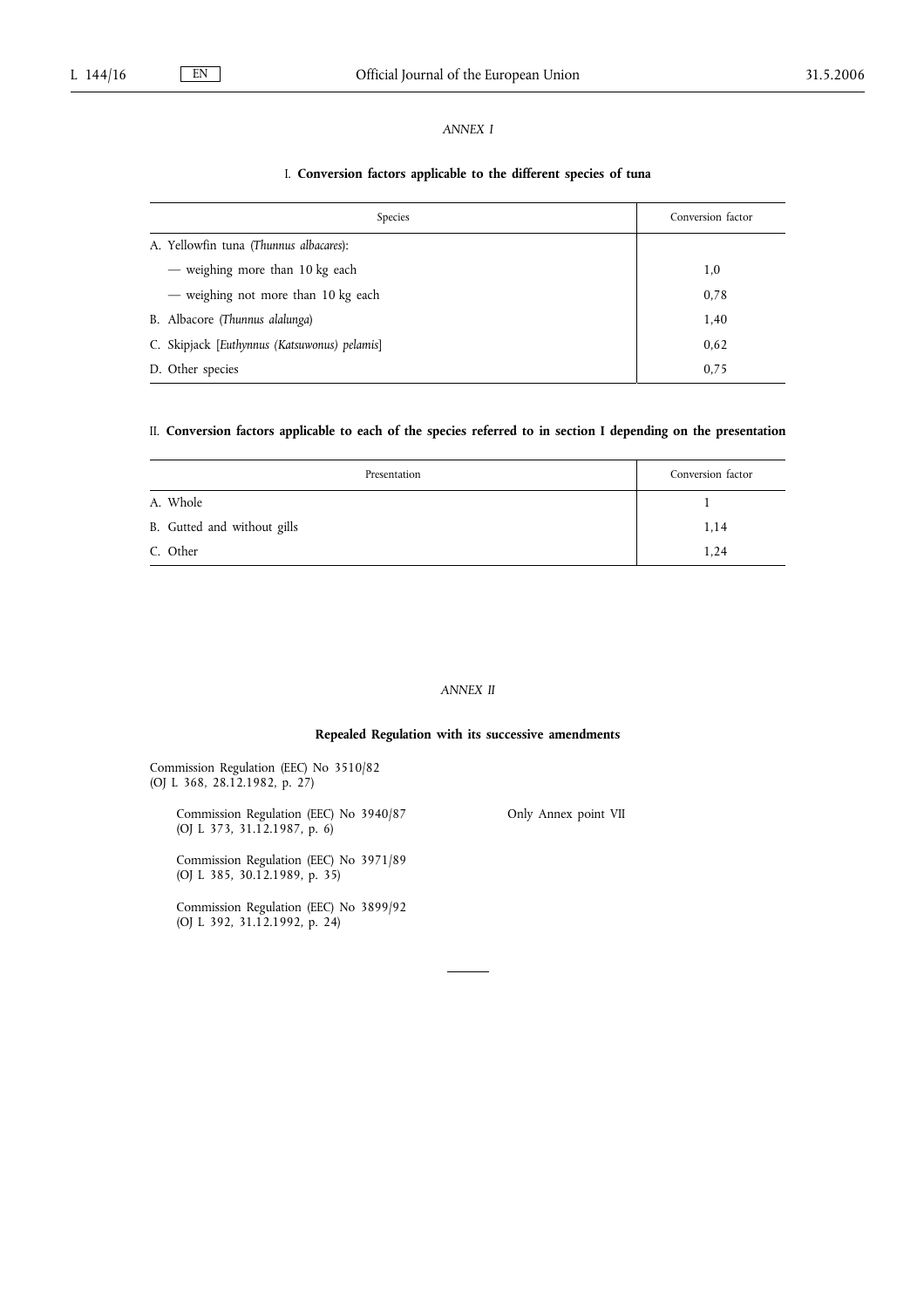# *ANNEX III*

# **CORRELATION TABLE**

| Regulation (EEC) No 3510/82 | This Regulation |
|-----------------------------|-----------------|
| Article 1                   | Article 1       |
|                             | Article 2       |
| Article 2                   | Article 3       |
| Annex                       | Annex I         |
|                             | Annex II        |
|                             | Annex III       |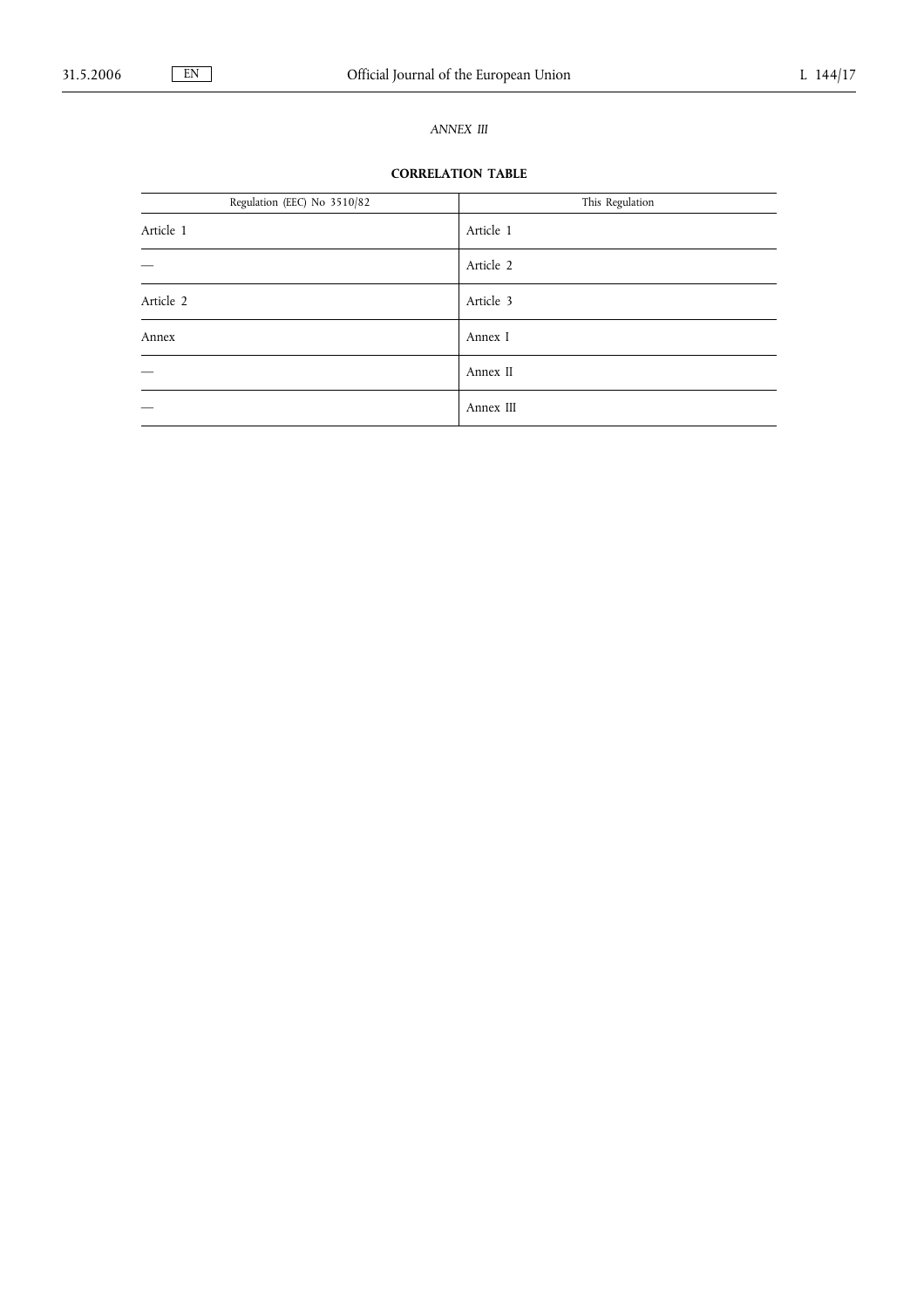#### **COMMISSION REGULATION (EC) No 803/2006**

## **of 30 May 2006**

# **derogating from Regulation (EEC) No 1915/83 on certain detailed implementing rules concerning the keeping of accounts for the purpose of determining the incomes of agricultural holdings**

THE COMMISSION OF THE EUROPEAN COMMUNITIES,

Having regard to the Treaty establishing the European Community,

Having regard to Council Regulation No 79/65/EEC of the Council of 15 June 1965 setting up a network for the collection of accountancy data on the incomes and business operation of agricultural holdings in the European Economic Community (1), and in particular Article 6(2) thereof,

(1) Article 3 of Commission Regulation (EEC) No 1915/83 (2) stipulates that from the 2005 accounting year onwards the liaison agency shall forward all the farm returns to the Commission not later than 12 months after the end of the accounting year in question.

(2) It is appropriate, as an exceptional measure for the accounting year 2005, to give Belgium a longer period for data delivery in order to allow that Member State to

Whereas:

complete the renewal of the IT system used for processing the accountancy data collected for the purpose of determining the incomes of agricultural holdings.

(3) The measures provided for in this Regulation are in accordance with the opinion of the Community Committee for the Farm Accountancy Data Network,

HAS ADOPTED THIS REGULATION:

#### *Article 1*

By way of derogation from Article 3 of Regulation (EEC) No 1915/83, for the accounting year 2005, the liaison agency in Belgium shall forward the farm returns not later than 18 months after the end of the accounting year.

#### *Article 2*

This Regulation shall enter into force on the seventh day following its publication in the *Official Journal of the European Union*.

This Regulation shall be binding in its entirety and directly applicable in all Member States.

Done at Brussels, 30 May 2006.

*For the Commission* Mariann FISCHER BOEL *Member of the Commission*

<sup>(</sup> 1) OJ 109, 23.6.1965, p. 1859/65. Regulation as last amended by Commission Regulation (EC) No 660/2004 (OJ L 104, 8.4.2004, p. 97).

 $(2)$  $\overline{O}$ J L 190, 14.7.1983, p. 25. Regulation as last amended by Regulation (EC) No  $1192/2005$  (OJ L 194, 26.7.2005, p. 3).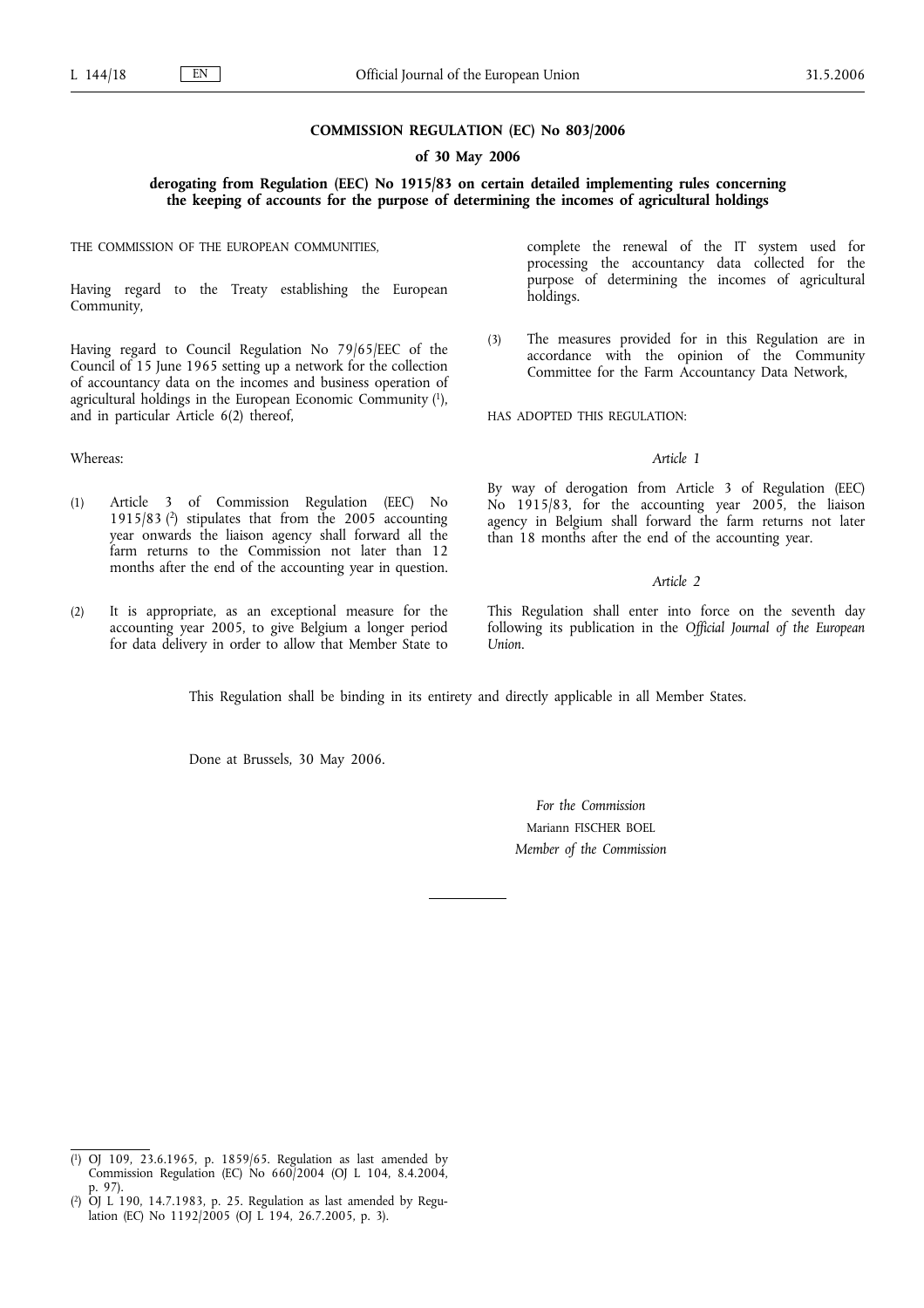## **COMMISSION REGULATION (EC) No 804/2006**

#### **of 30 May 2006**

**amending the representative prices and additional duties for the import of certain products in the sugar sector fixed by Regulation (EC) No 1011/2005 for the 2005/2006 marketing year**

THE COMMISSION OF THE EUROPEAN COMMUNITIES,

Having regard to the Treaty establishing the European Community,

Having regard to Council Regulation (EC) No 1260/2001 of 19 June 2001 on the common organisation of the markets in the sugar sector  $(1)$ ,

Having regard to Commission Regulation (EC) No 1423/95 of 23 June 1995 laying down detailed implementing rules for the import of products in the sugar sector other than molasses (2), and in particular the second sentence of the second subparagraph of Article 1(2), and Article 3(1) thereof,

#### Whereas:

(1) The representative prices and additional duties applicable to imports of white sugar, raw sugar and certain syrups for the 2005/2006 marketing year are fixed by Commission Regulation (EC) No  $1011/2005$  (3). These prices and duties were last amended by Commission Regulation (EC) No 770/2006 (4).

(2) The data currently available to the Commission indicate that the said amounts should be changed in accordance with the rules and procedures laid down in Regulation (EC) No 1423/95,

HAS ADOPTED THIS REGULATION:

#### *Article 1*

The representative prices and additional duties on imports of the products referred to in Article 1 of Regulation (EC) No 1423/95, as fixed by Regulation (EC) No 1011/2005 for the 2005/2006 marketing year are hereby amended as set out in the Annex to this Regulation.

*Article 2*

This Regulation shall enter into force on 31 May 2006.

This Regulation shall be binding in its entirety and directly applicable in all Member States.

Done at Brussels, 30 May 2006.

*For the Commission* J. L. DEMARTY *Director-General for Agriculture and Rural Development*

<sup>(</sup> 1) OJ L 178, 30.6.2001, p. 1. Regulation as last amended by Commission Regulation (EC) No 39/2004 (OJ L 6, 10.1.2004, p. 16).

 $(2)$  $2)$  OJ L 141, 24.6.1995, p. 16. Regulation as last amended by Regulation (EC) No 624/98 (OJ L 85, 20.3.1998, p. 5).

<sup>(</sup> 3) OJ L 170, 1.7.2005, p. 35.

<sup>(</sup> 4) OJ L 134, 20.5.2006, p. 21.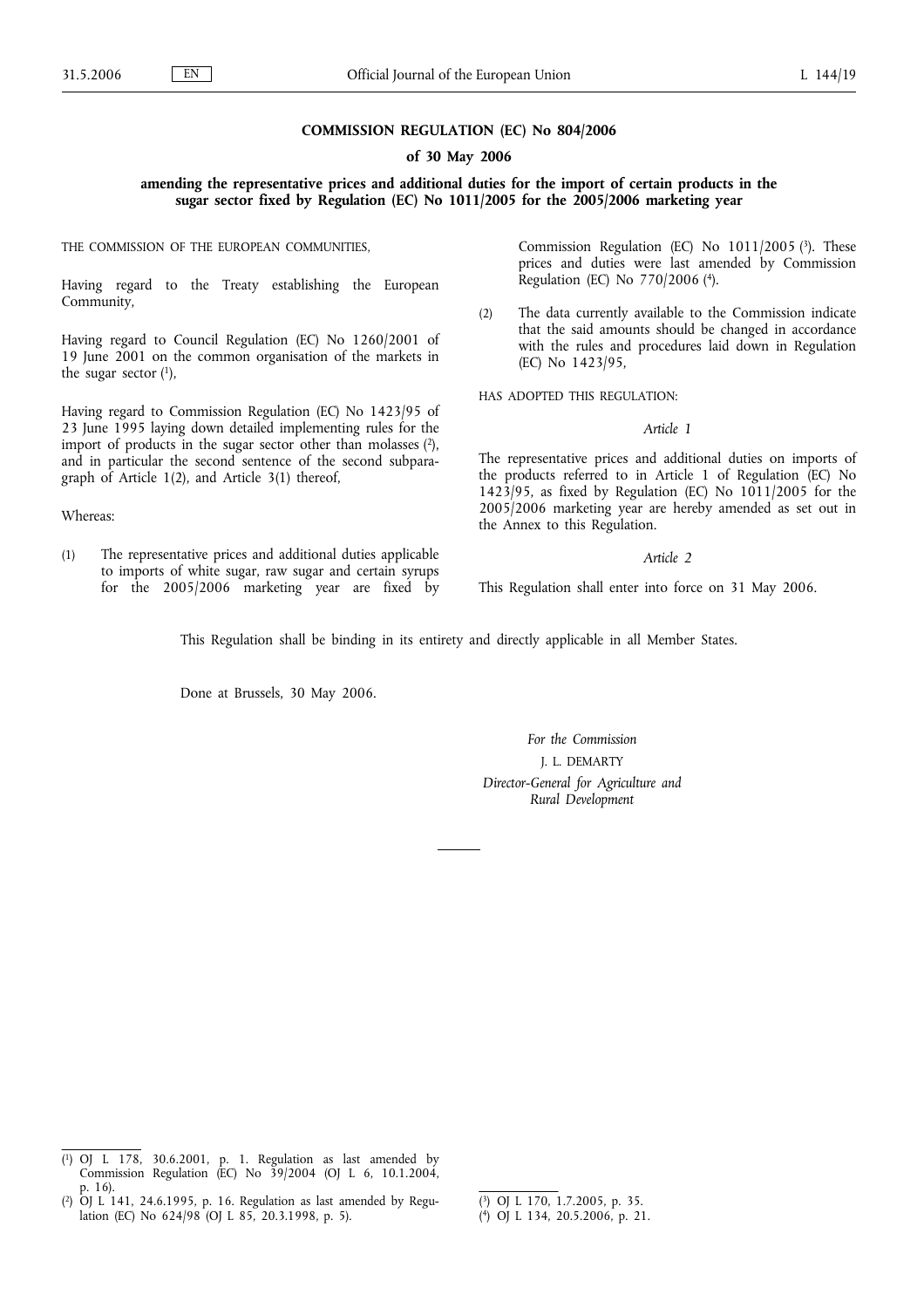$\overline{a}$ 

# *ANNEX*

#### **Amended representative prices and additional duties applicable to imports of white sugar, raw sugar and products covered by CN code 1702 90 99 applicable from 31 May 2006**

|                         |                                                             | (EUR)                                                  |
|-------------------------|-------------------------------------------------------------|--------------------------------------------------------|
| CN code                 | Representative price per 100 kg of the<br>product concerned | Additional duty per 100 kg of the product<br>concerned |
| 17011110 <sup>(1)</sup> | 31,32                                                       | 1,89                                                   |
| 1701 11 90 $(1)$        | 31,32                                                       | 5,87                                                   |
| 1701 12 10 $(1)$        | 31,32                                                       | 1,76                                                   |
| $1701$ 12 90 $(1)$      | 31,32                                                       | 5,44                                                   |
| 1701 91 00 $(2)$        | 35,41                                                       | 7,53                                                   |
| 1701 99 10 $(2)$        | 35,41                                                       | 3,71                                                   |
| 1701 99 90 $(2)$        | 35,41                                                       | 3,71                                                   |
| 1702 90 99 (3)          | 0,35                                                        | 0.31                                                   |
|                         |                                                             |                                                        |

( 1) Fixed for the standard quality defined in Annex I.II to Council Regulation (EC) No 1260/2001 (OJ L 178, 30.6.2001, p. 1).

( 2) Fixed for the standard quality defined in Annex I.I to Regulation (EC) No 1260/2001.

( 3) Fixed per 1 % sucrose content.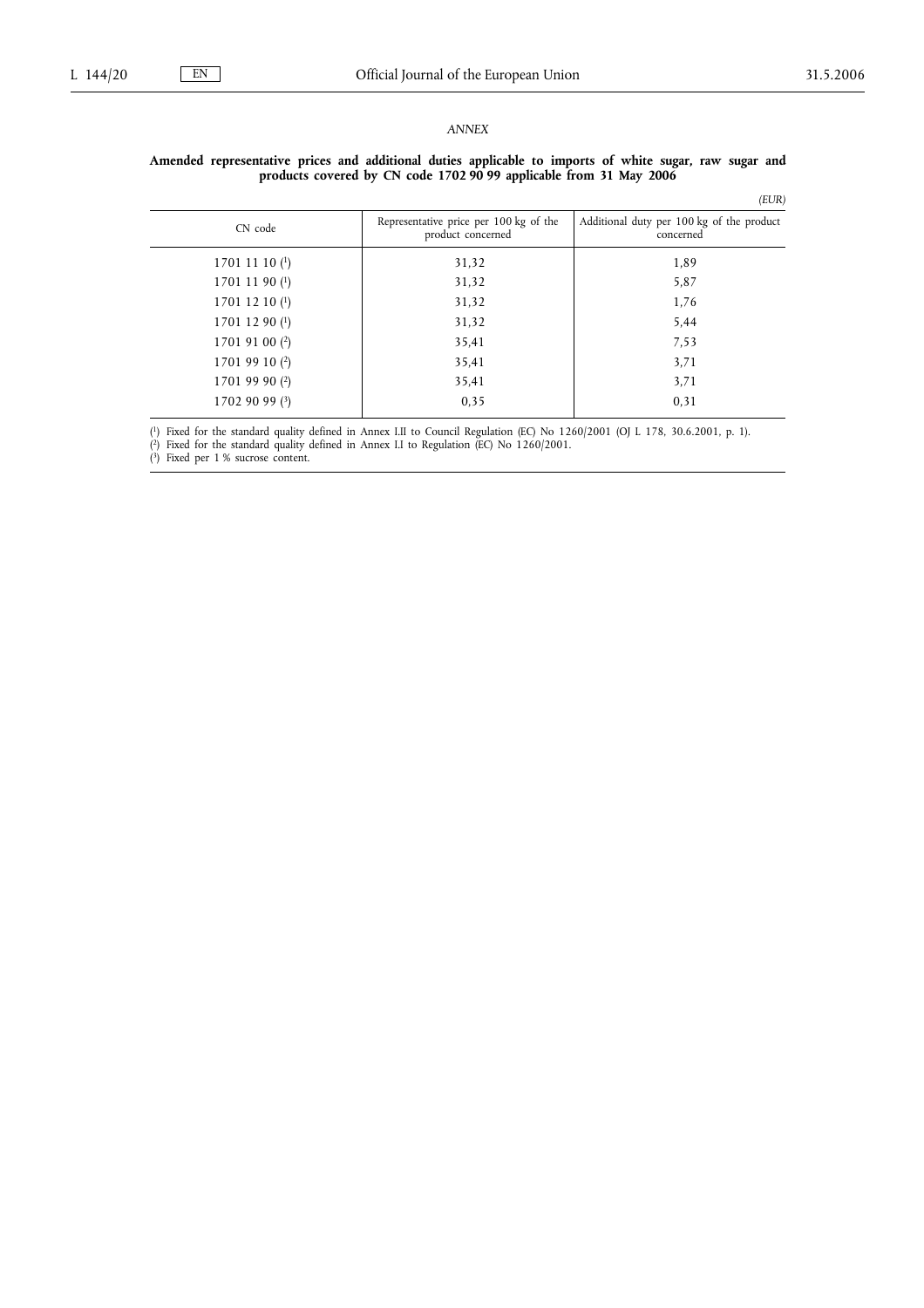II

*(Acts whose publication is not obligatory)*

# **COUNCIL**

## **COUNCIL DECISION**

#### **of 29 May 2006**

# **implementing Article 2(3) of Regulation (EC) No 2580/2001 on specific restrictive measures directed against certain persons and entities with a view to combating terrorism and repealing Decision 2005/930/EC**

(2006/379/EC)

THE COUNCIL OF THE EUROPEAN UNION,

Having regard to Regulation (EC) No 2580/2001 of 27 December 2001 on specific restrictive measures directed against certain persons and entities with a view to combating terrorism (1), and in particular Article 2(3) thereof,

Whereas:

- (1) On 21 December 2005 the Council adopted Decision 2005/930/EC implementing Article 2(3) of Regulation (EC) No 2580/2001 on specific restrictive measures directed against certain persons and entities with a view to combating terrorism and repealing Decision 2005/848/EC (2).
- (2) It has been decided to adopt an updated list of the persons, groups and entities to which Regulation (EC) No 2580/2001 applies,

HAS DECIDED AS FOLLOWS:

#### *Article 1*

The list provided for in Article 2(3) of Regulation (EC) No 2580/2001 shall be replaced by the following:

#### '1. **Persons**

1. ABOU, Rabah Naami (a.k.a. Naami Hamza; a.k.a. Mihoubi Faycal; a.k.a. Fellah Ahmed; a.k.a. Dafri Rèmi Lahdi), born 1.2.1966 in Algiers (Algeria) (Member of al-Takfir and al-Hijra)

- 2. ABOUD, Maisi (a.k.a. The Swiss Abderrahmane), born 17.10.1964 in Algiers (Algeria) (Member of al-Takfir and al-Hijra)
- 3. AL-MUGHASSIL, Ahmad Ibrahim (a.k.a. ABU OMRAN; a.k.a. AL-MUGHASSIL, Ahmed Ibrahim), born 26.6.1967 in Qatif-Bab al Shamal, Saudi Arabia; citizen of Saudi Arabia
- 4. AL-NASSER, Abdelkarim Hussein Mohamed, born in Al Ihsa, Saudi Arabia; citizen of Saudi Arabia
- 5. AL YACOUB, Ibrahim Salih Mohammed, born 16.10.1966 in Tarut, Saudi Arabia; citizen of Saudi Arabia
- 6. ARIOUA, Azzedine, born 20.11.1960 in Costantine (Algeria) (Member of al-Takfir and al-Hijra)
- 7. ARIOUA, Kamel (a.k.a. Lamine Kamel), born 18.8.1969 in Costantine (Algeria) (Member of al-Takfir and al-Hijra)
- 8. ASLI, Mohamed (a.k.a. Dahmane Mohamed), born 13.5.1975 in Ain Taya (Algeria) (Member of al-Takfir and al-Hijra)
- 9. ASLI, Rabah, born 13.5.1975 in Ain Taya (Algeria) (Member of al-Takfir and al-Hijra)
- 10. ATWA, Ali (a.k.a. BOUSLIM, Ammar Mansour; a.k.a. SALIM, Hassan Rostom), Lebanon, born 1960 in Lebanon; citizen of Lebanon

<sup>(</sup> 1) OJ L 344, 28.12.2001, p. 70. Regulation as last amended by Commission Regulation (EC) No  $1957/2005$  (OJ L 314, 30.11.2005, p. 16).

<sup>(</sup> 2) OJ L 340, 23.12.2005, p. 64.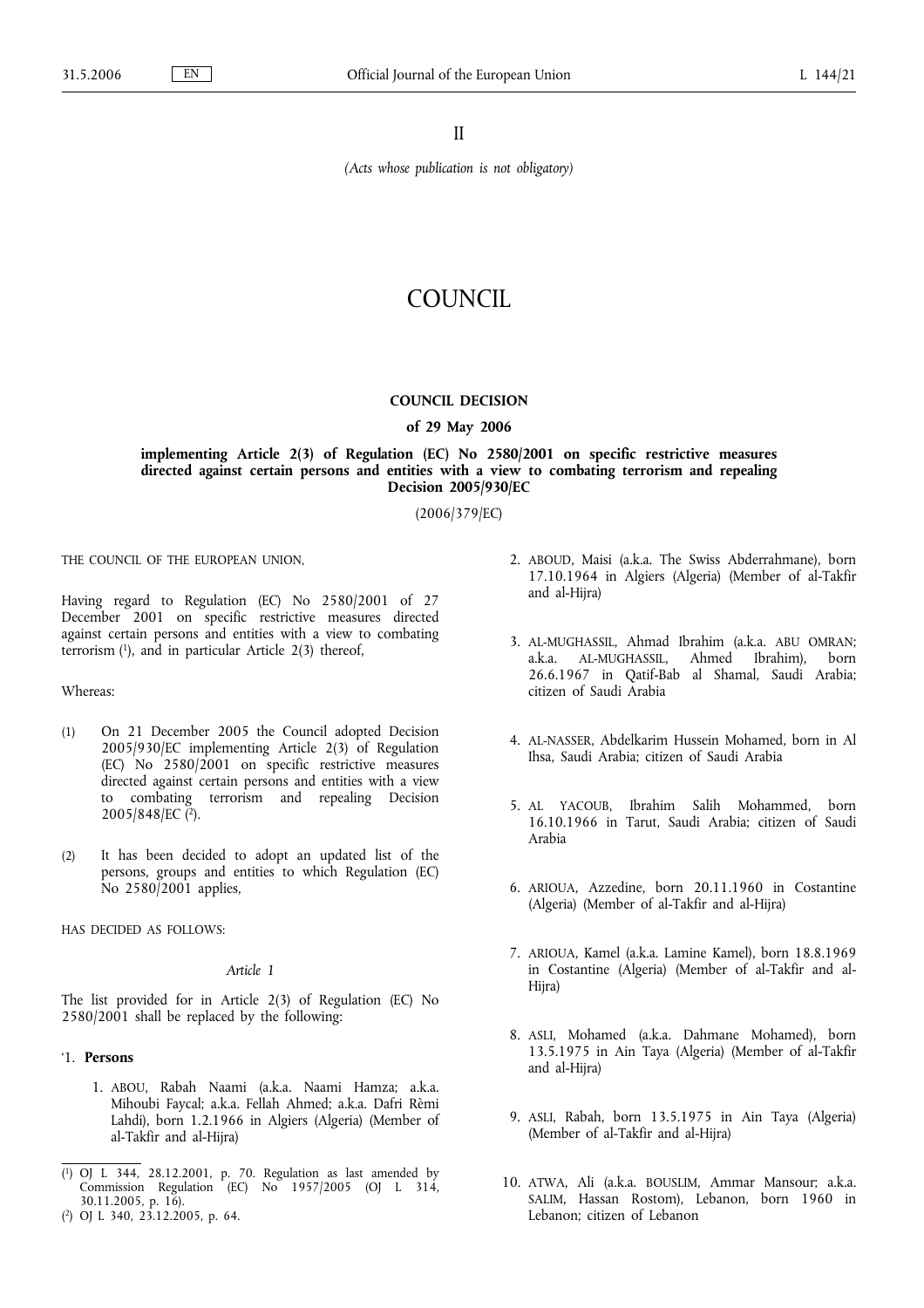- 11. DARIB, Noureddine (a.k.a. Carreto; a.k.a. Zitoun Mourad), born 1.2.1972 in Algeria (Member of al-Takfir and al-Hijra)
- 12. DJABALI, Abderrahmane (a.k.a. Touil), born 1.6.1970 in Algeria (Member of al-Takfir and al-Hijra)
- 13. EL-HOORIE, Ali Saed Bin Ali (a.k.a. AL-HOURI, Ali Saed Bin Ali; a.k.a. EL-HOURI, Ali Saed Bin Ali), born 10.7.1965 alt. 11.7.1965 in El Dibabiya, Saudi Arabia; citizen of Saudi Arabia
- 14. FAHAS, Sofiane Yacine, born 10.9.1971 in Algiers (Algeria) (Member of al-Takfir and al-Hijra)
- 15. IZZ-AL-DIN, Hasan (a.k.a GARBAYA, Ahmed; a.k.a. SA-ID; a.k.a. SALWWAN, Samir), Lebanon, born 1963 in Lebanon, citizen of Lebanon
- 16. LASSASSI, Saber (a.k.a. Mimiche), born 30.11.1970 in Constantine (Algeria) (Member of al-Takfir and al-Hijra)
- 17. MOHAMMED, Khalid Shaikh (a.k.a. ALI, Salem; a.k.a. BIN KHALID, Fahd Bin Adballah; a.k.a. HENIN, Ashraf Refaat Nabith; a.k.a. WADOOD, Khalid Adbul), born 14.4.1965 alt. 1.3.1964 in Pakistan, passport No 488555
- 18. MOKTARI, Fateh (a.k.a. Ferdi Omar), born 26.12.1974 in Hussein Dey (Algeria) (Member of al-Takfir and al-Hijra)
- 19. MUGHNIYAH, Imad Fa'iz (a.k.a. MUGHNIYAH, Imad Fayiz), Senior Intelligence Officer of HIZBALLAH, born 7.12.1962 in Tayr Dibba, Lebanon, passport No 432298 (Lebanon)
- 20. NOUARA, Farid, born 25.11.1973 in Algiers (Algeria) (Member of al-Takfir and al-Hijra)
- 21. RESSOUS, Hoari (a.k.a. Hallasa Farid), born 11.9.1968 in Algiers (Algeria) (Member of al-Takfir and al-Hijra)
- 22. SEDKAOUI, Noureddine (a.k.a. Nounou), born 23.6.1963 in Algiers (Algeria) (Member of al-Takfir and al-Hijra)
- 23. SELMANI, Abdelghani (a.k.a. Gano), born 14.6.1974 in Algiers (Algeria) (Member of al-Takfir and al-Hijra)
- 24. SENOUCI, Sofiane, born 15.4.1971 in Hussein Dey (Algeria) (Member of al-Takfir and al-Hijra)
- 25. SISON, Jose Maria (a.k.a. Armando Liwanag, a.k.a. Joma, in charge of the Communist Party of the Philippines including NPA) born 8.2.1939 in Cabugao, Philippines
- 26. TINGUALI, Mohammed (a.k.a. Mouh di Kouba), born 21.4.1964 in Blida (Algeria) (Member of al-Takfir and al-Hijra)

#### 2. **Groups and entities**

- 1. Abu Nidal Organisation (ANO), (a.k.a. Fatah Revolutionary Council, Arab Revolutionary Brigades, Black September and Revolutionary Organisation of Socialist Muslims)
- 2. Al-Aqsa Martyrs' Brigade
- 3. Al-Aqsa e.V.
- 4. Al-Takfir and Al-Hijra
- 5. Aum Shinrikyo (a.k.a. AUM, a.k.a. Aum Supreme Truth, a.k.a. Aleph)
- 6. Babbar Khalsa
- 7. Communist Party of the Philippines, including New Peoples Army (NPA), Philippines, linked to Sison Jose Maria C. (a.k.a. Armando Liwanag, a.k.a. Joma, in charge of the Communist Party of the Philippines, including NPA)
- 8. Gama'a al-Islamiyya (Islamic Group), (a.k.a. Al-Gama'a al-Islamiyya, IG)
- 9. Great Islamic Eastern Warriors Front (IBDA-C)
- 10. Hamas (including Hamas-Izz al-Din al-Qassem)
- 11. Hizbul Mujahideen (HM)
- 12. Holy Land Foundation for Relief and Development
- 13. International Sikh Youth Federation (ISYF)
- 14. Kahane Chai (Kach)
- 15. Khalistan Zindabad Force (KZF)
- 16. Kurdistan Workers' Party (PKK), (a.k.a. KADEK; a.k.a. KONGRA-GEL)
- 17. Liberation Tigers of Tamil Eelam (LTTE)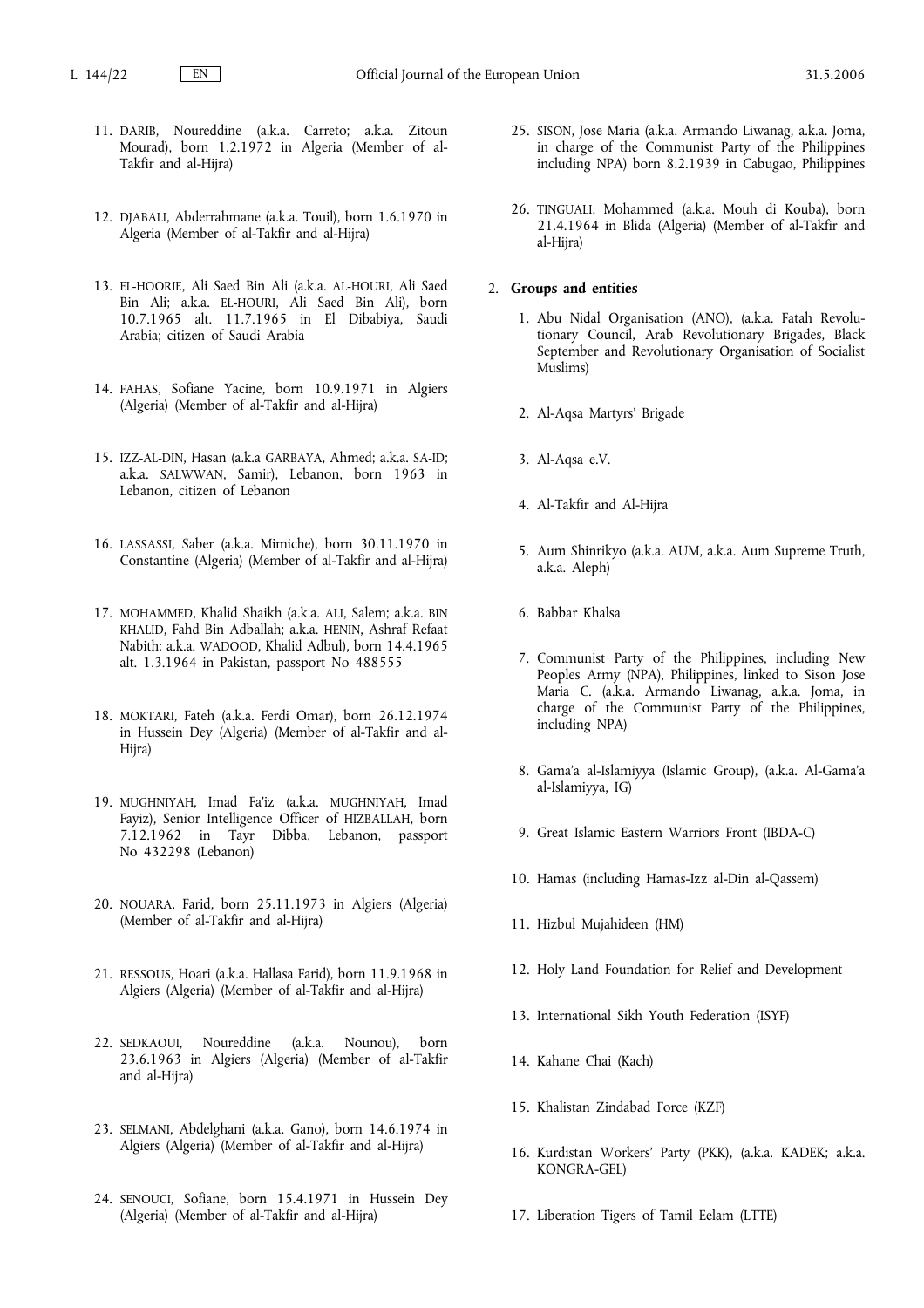- 18. Mujahedin-e Khalq Organisation (MEK or MKO) [minus the "National Council of Resistance of Iran" (NCRI)] (a.k.a. The National Liberation Army of Iran (NLA, the militant wing of the MEK), the People's Mujahidin of Iran (PMOI), Muslim Iranian Students' Society)
- 19. National Liberation Army (Ejército de Liberación Nacional)
- 20. Palestine Liberation Front (PLF)
- 21. Palestinian Islamic Jihad (PIJ)
- 22. Popular Front for the Liberation of Palestine (PFLP)
- 23. Popular Front for the Liberation of Palestine General Command (a.k.a. PFLP — General Command)
- 24. Revolutionary Armed Forces of Colombia (FARC)
- 25. Revolutionary People's Liberation Army/Front/Party (DHKP/C) (a.k.a. Devrimci Sol (Revolutionary Left), Dev Sol)
- 26. Shining Path (SL) (Sendero Luminoso)
- 27. Stichting Al Aqsa (a.k.a. Stichting Al Aqsa Nederland, a.k.a. Al Aqsa Nederland)
- 28. United Self-Defense Forces/Group of Colombia (AUC) (Autodefensas Unidas de Colombia).'

*Article 2*

Decision 2005/930/EC is hereby repealed.

*Article 3*

This Decision shall be published in the *Official Journal of the European Union*.

It shall take effect on the day of its publication.

Done at Brussels, 29 May 2006.

*For the Council The President* M. BARTENSTEIN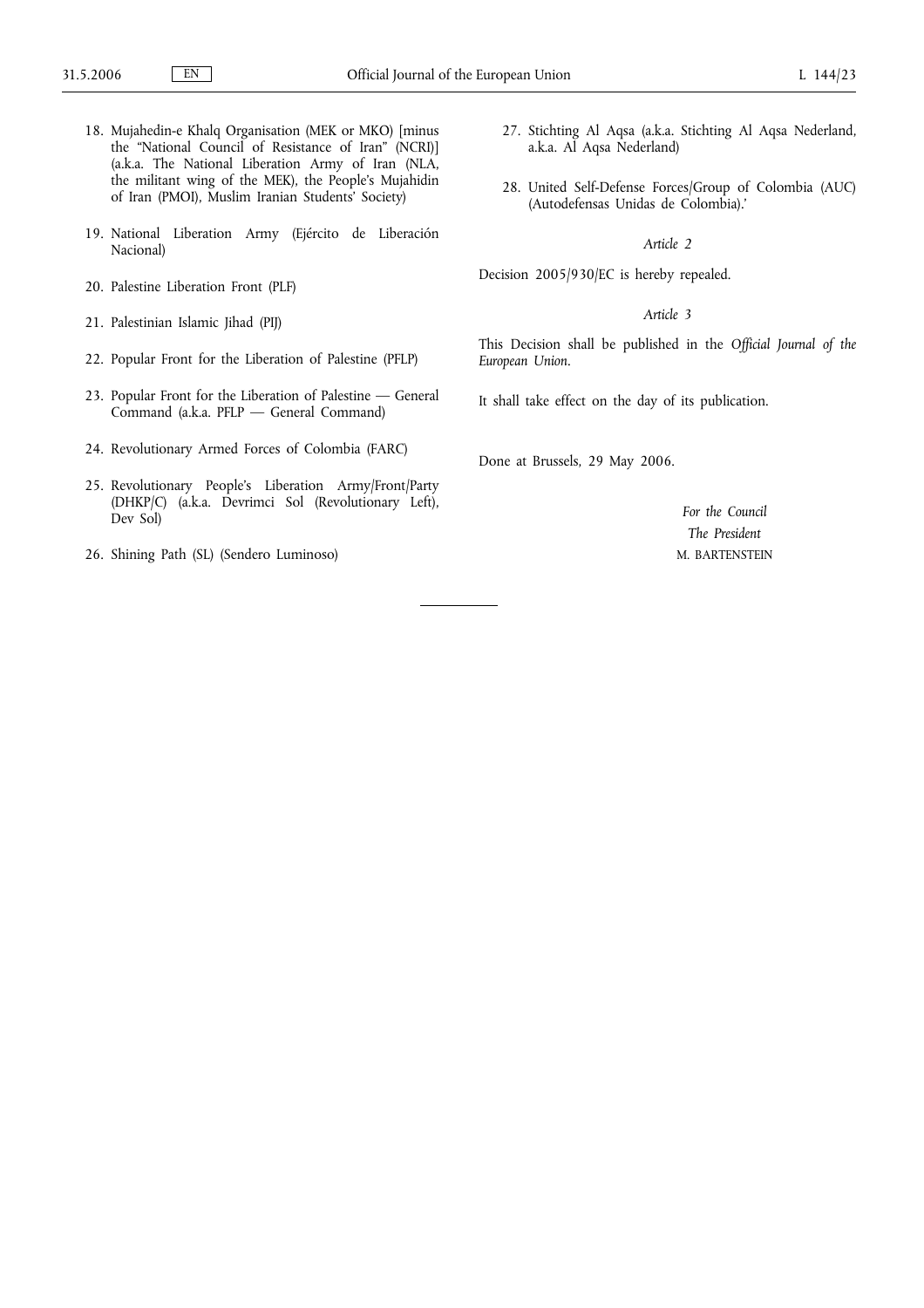**Information concerning the entry into force of an Agreement in the form of an exchange of letters between the European Community and India pursuant to Article XXVIII of GATT 1994 relating to the modification of concessions with respect to rice provided for in Schedule CXL annexed to the GATT 1994, attached to Council Decision 2004/617/EC**

This Agreement entered into force on 1 September 2004.

**Information concerning the entry into force of an Agreement in the form of an exchange of letters between the European Community and Pakistan pursuant to Article XXVIII of GATT 1994 relating to the modification of concessions with respect to rice provided for in Schedule CXL annexed to the GATT 1994, attached to Council Decision 2004/618/EC**

This Agreement entered into force on 1 September 2004.

**Information concerning the entry into force of an Agreement in the form of an exchange of letters between the European Community and the United States of America relating to the method of calculation of applied duties for husked rice and amending Decisions 2004/617/EC, 2004/618/EC and 2004/619/EC, attached to Council Decision 2005/476/EC**

This Agreement entered into force on 30 June 2005.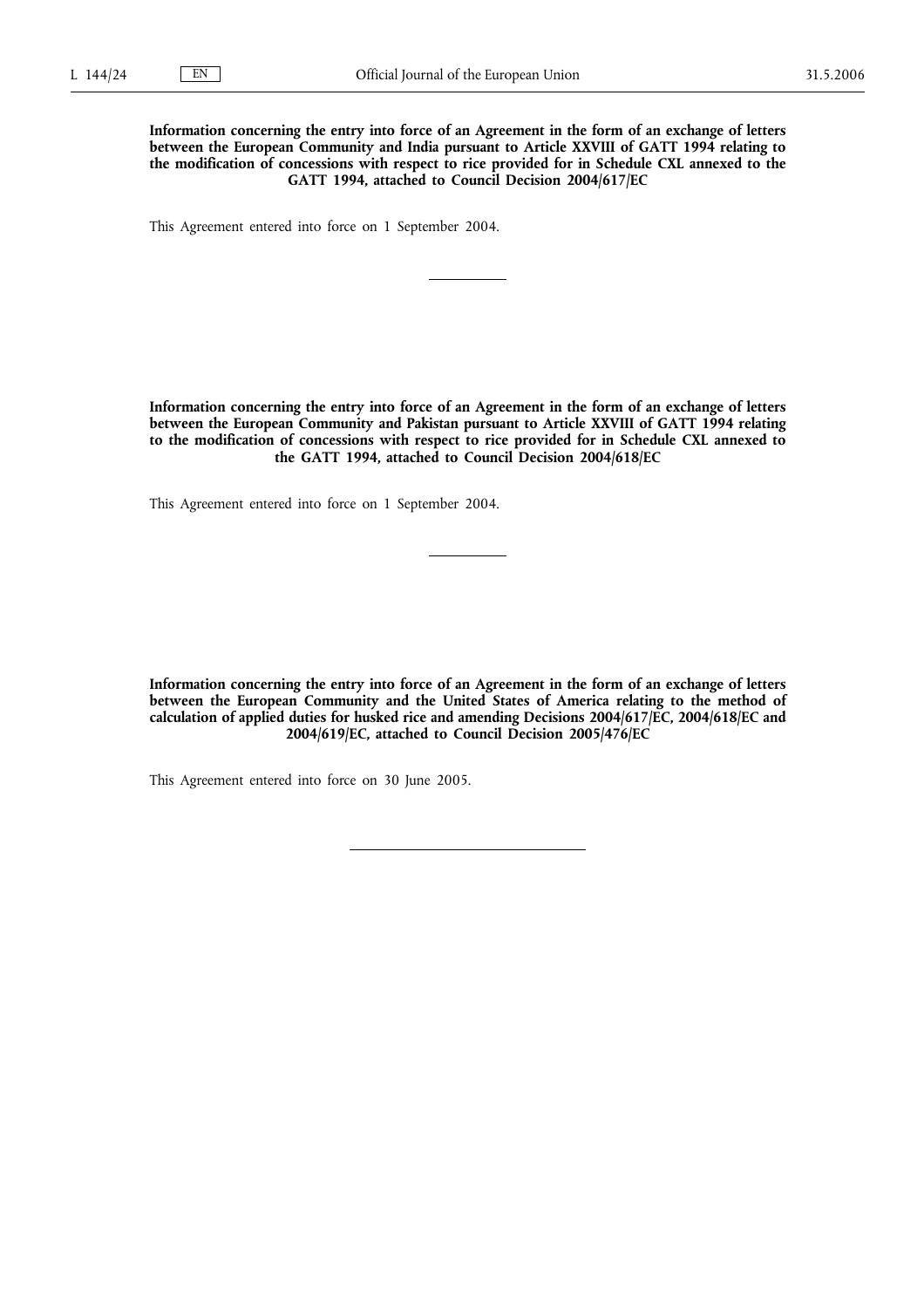*(Acts adopted under Title V of the Treaty on European Union)*

# **COUNCIL COMMON POSITION 2006/380/CFSP**

**of 29 May 2006**

# **updating Common Position 2001/931/CFSP on the application of specific measures to combat terrorism and repealing Common Position 2006/231/CFSP**

THE COUNCIL OF THE EUROPEAN UNION,

Having regard to the Treaty on European Union, and in particular Articles 15 and 34 thereof,

Whereas:

- (1) On 27 December 2001, the Council adopted Common Position 2001/931/CFSP on the application of specific measures to combat terrorism (1).
- (2) On 20 March 2006, the Council adopted Common Position 2006/231/CFSP updating Common Position 2001/931/CFSP (2).
- (3) Common Position 2001/931/CFSP provides for a review at regular intervals.
- (4) It has been decided to update the Annex to Common Position 2001/931/CFSP and to repeal Common Position 2006/231/CFSP.
- (5) A list has been elaborated in compliance with the criteria laid down in Article 1(4) of Common Position 2001/931/CFSP,

HAS ADOPTED THIS COMMON POSITION:

*Article 1*

The list of persons, groups and entities to which Common Position 2001/931/CFSP applies is contained in the Annex hereto.

*Article 2*

Common Position 2006/231/CFSP is hereby repealed.

## *Article 3*

This Common Position shall take effect on the date of its adoption.

# *Article 4*

This Common Position shall be published in the *Official Journal of the European Union*.

Done at Brussels, 29 May 2006.

*For the Council The President* M. BARTENSTEIN

<sup>(</sup> 1) OJ L 344, 28.12.2001, p. 93.

<sup>(</sup> 2) OJ L 82, 21.3.2006, p. 20.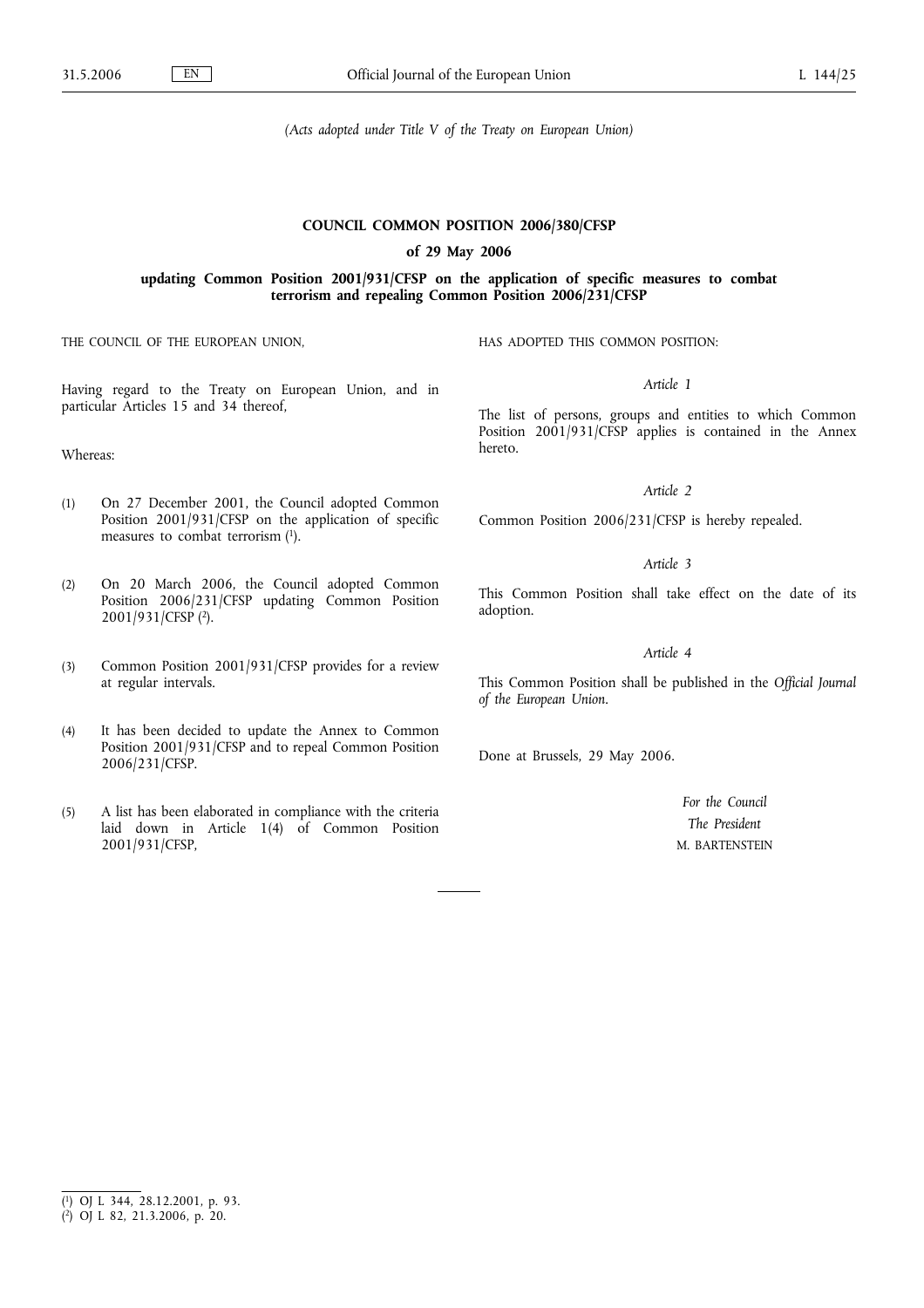#### *ANNEX*

#### **List of persons, groups and entities referred to in Article 1** ( 1)

#### 1. PERSONS

- 1. ABOU, Rabah Naami (a.k.a. Naami Hamza; a.k.a. Mihoubi Faycal; a.k.a. Fellah Ahmed; a.k.a. Dafri Rèmi Lahdi) born 1.2.1966 in Algiers (Algeria) (Member of al-Takfir and al-Hijra)
- 2. ABOUD, Maisi (a.k.a. The Swiss Abderrahmane) born 17.10.1964 in Algiers (Algeria) (Member of al-Takfir and al-Hiira)
- 3. \* ALBERDI URANGA, Itziar (E.T.A. Activist) born 7.10.1963 in Durango (Biscay), identity card No 78.865.693
- 4. \* ALBISU IRIARTE, Miguel (E.T.A. Activist; Member of Gestoras Pro-amnistía) born 7.6.1961 in San Sebastián (Guipúzcoa), identity card No 15.954.596
- 5. AL-MUGHASSIL, Ahmad Ibrahim (a.k.a. ABU OMRAN; a.k.a. AL-MUGHASSIL, Ahmed Ibrahim) born 26.6.1967 in Qatif-Bab al-Shamal, Saudi Arabia; citizen of Saudi Arabia
- 6. AL-NASSER, Abdelkarim Hussein Mohamed, born in Al-Ihsa, Saudi Arabia; citizen of Saudi Arabia
- 7. AL-YACOUB, Ibrahim Salih Mohammed, born 16.10.1966 in Tarut, Saudi Arabia; citizen of Saudi Arabia
- 8. \* APAOLAZA SANCHO, Iván (E.T.A. Activist; Member of K. Madrid) born 10.11.1971 in Beasain (Guipúzcoa), identity card No 44.129.178
- 9. ARIOUA, Azzedine born 20.11.1960 in Constantine (Algeria) (Member of al-Takfir and al-Hijra)
- 10. ARIOUA, Kamel (a.k.a. Lamine Kamel) born 18.8.1969 in Constantine (Algeria) (Member of al-Takfir and al-Hijra)
- 11. ASLI, Mohamed (a.k.a. Dahmane Mohamed) born 13.5.1975 in Ain Taya (Algeria) (Member of al-Takfir and al-Hijra)
- 12. ASLI, Rabah born 13.5.1975 in Ain Taya (Algeria) (Member of al-Takfir and al-Hijra)
- 13. \* ARZALLUS TAPIA, Eusebio (E.T.A. Activist) born 8.11.1957 in Regil (Guipúzcoa), identity card No 15.927.207
- 14. ATWA, Ali (a.k.a. BOUSLIM, Ammar Mansour; a.k.a. SALIM, Hassan Rostom), Lebanon, born 1960 in Lebanon; citizen of Lebanon
- 15. DARIB, Noureddine (a.k.a. Carreto; a.k.a. Zitoun Mourad) born 1.2.1972 in Algeria (Member of al-Takfir and al-Hijra)
- 16. DJABALI, Abderrahmane (a.k.a. Touil) born 1.6.1970 in Algeria (Member of al-Takfir and al-Hijra)
- 17. \* ECHEBERRIA SIMARRO, Leire (E.T.A. Activist) born 20.12.1977 in Basauri (Bizcay), identity card No 45.625.646
- 18. \* ECHEGARAY ACHIRICA, Alfonso (E.T.A. Activist) born 10.1.1958 in Plencia (Bizcay), identity card No 16.027.051
- 19. EL-HOORIE, Ali Saed Bin Ali (a.k.a. AL-HOURI, Ali Saed Bin Ali; a.k.a. EL-HOURI, Ali Saed Bin Ali) born 10.7.1965 alt. 11.7.1965 in El Dibabiya, Saudi Arabia; citizen of Saudi Arabia
- 20. FAHAS, Sofiane Yacine born 10.9.1971 in Algiers (Algeria) (Member of al-Takfir and al-Hijra)
- 21. \* GOGEASCOECHEA ARRONATEGUI, Eneko (E.T.A. Activist), born 29.4.1967 in Guernica (Biscay), identity card No 44.556.097
- 22. \* IPARRAGUIRRE GUENECHEA, Ma Soledad (E.T.A. Activist) born 25.4.1961 in Escoriaza (Navarra), identity card No 16.255.819

<sup>(</sup> 1) Persons, groups and entities marked with an \* shall be the subject of Article 4 of Common Position 2001/931/CFSP only.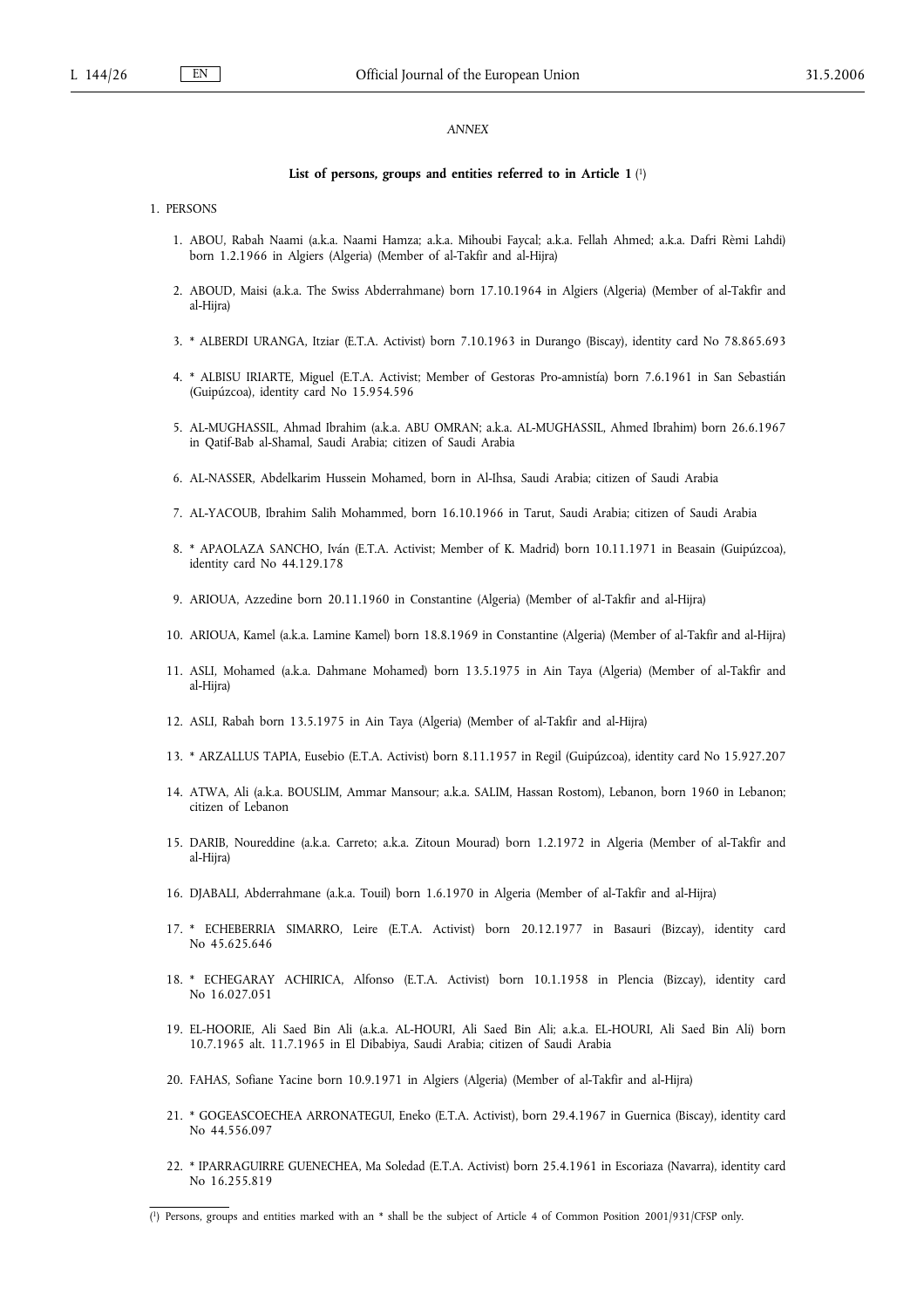- 23. \* IZTUETA BARANDICA, Enrique (E.T.A. Activist) born 30.7.1955 in Santurce (Biscay), identity card No 14.929.950
- 24. IZZ-AL-DIN, Hasan (a.k.a. GARBAYA, Ahmed; a.k.a. SA-ID; a.k.a. SALWWAN, Samir), Lebanon, born 1963 in Lebanon, citizen of Lebanon
- 25. LASSASSI, Saber (a.k.a. Mimiche) born 30.11.1970 in Constantine (Algeria) (Member of al-Takfir and al-Hijra)
- 26. MOHAMMED, Khalid Shaikh (a.k.a. ALI, Salem; a.k.a. BIN KHALID, Fahd Bin Adballah; a.k.a. HENIN, Ashraf Refaat Nabith; a.k.a. WADOOD, Khalid Adbul) born 14.4.1965 alt. 1.3.1964 in Pakistan, passport No 488555
- 27. MOKTARI, Fateh (a.k.a. Ferdi Omar) born 26.12.1974 in Hussein Dey (Algeria) (Member of al-Takfir and al-Hijra)
- 28. \* MORCILLO TORRES, Gracia (E.T.A. Activist; Member of Kas/Ekin) born 15.3.1967 in San Sebastián (Guipúzcoa), identity card No 72.439.052
- 29. MUGHNIYAH, Imad Fa'iz (a.k.a. MUGHNIYAH, Imad Fayiz), Senior Intelligence Officer of HIZBALLAH, born 7.12.1962 in Tayr Dibba, Lebanon, passport No 432298 (Lebanon)
- 30. \* NARVÁEZ GOÑI, Juan Jesús (E.T.A. Activist) born 23.2.1961 in Pamplona (Navarra), identity card No 15.841.101
- 31. NOUARA, Farid born 25.11.1973 in Algiers (Algeria) (Member of al-Takfir and al-Hijra)
- 32. \* ORBE SEVILLANO, Zigor (E.T.A. Activist; Member of Jarrai/Haika/Segi) born 22.9.1975 in Basauri (Biscay), identity card No 45.622.851
- 33. \* PALACIOS ALDAY, Gorka (E.T.A. Activist; Member of K. Madrid), born 17.10.1974 in Baracaldo (Biscay), identity card No 30.654.356
- 34. \* PEREZ ARAMBURU, Jon Iñaki (E.T.A. Activist; Member of Jarrai/Haika/Segi) born 18.9.1964 in San Sebastián (Guipúzcoa), identity card No 15.976.521
- 35. \* QUINTANA ZORROZUA, Asier (E.T.A. Activist; Member of K. Madrid), born 27.2.1968 in Bilbao (Biscay), identity card No 30.609.430
- 36. RESSOUS, Hoari (a.k.a. Hallasa Farid) born 11.9.1968 in Algiers (Algeria) (Member of al-Takfir and al-Hijra)
- 37. \* RUBENACH ROIG, Juan Luis (E.T.A. Activist; Member of K. Madrid), born 18.9.1963 in Bilbao (Biscay), identity card No 18.197.545
- 38. SEDKAOUI, Noureddine (a.k.a. Nounou) born 23.6.1963 in Algiers (Algeria) (Member of al-Takfir and al-Hijra)
- 39. SELMANI, Abdelghani (a.k.a. Gano) born 14.6.1974 in Algiers (Algeria) (Member of al-Takfir and al-Hijra)
- 40. SENOUCI, Sofiane born 15.4.1971 in Hussein Dey (Algeria) (Member of al-Takfir and al-Hijra)
- 41. SISON, Jose Maria (a.k.a. Armando Liwanag, a.k.a. Joma, in charge of the Communist Party of the Philippines including NPA) born 8.2.1939 in Cabugao, Philippines
- 42. TINGUALI, Mohammed (a.k.a. Mouh di Kouba) born 21.4.1964 in Blida (Algeria) (Member of al-Takfir and al-Hijra)
- 43. \* URANGA ARTOLA, Kemen (E.T.A. Activist; Member of Herri Batasuna/E.H/Batasuna) born 25.5.1969 in Ondarroa (Biscay), identity card No 30.627.290
- 44. \* VALLEJO FRANCO, Iñigo (E.T.A. Activist) born 21.5.1976 in Bilbao (Biscay), identity card No 29.036.694
- 45. \* VILA MICHELENA, Fermín (E.T.A. Activist; Member of Kas/Ekin) born 12.3.1970 in Irún (Guipúzcoa), identity card No 15.254.214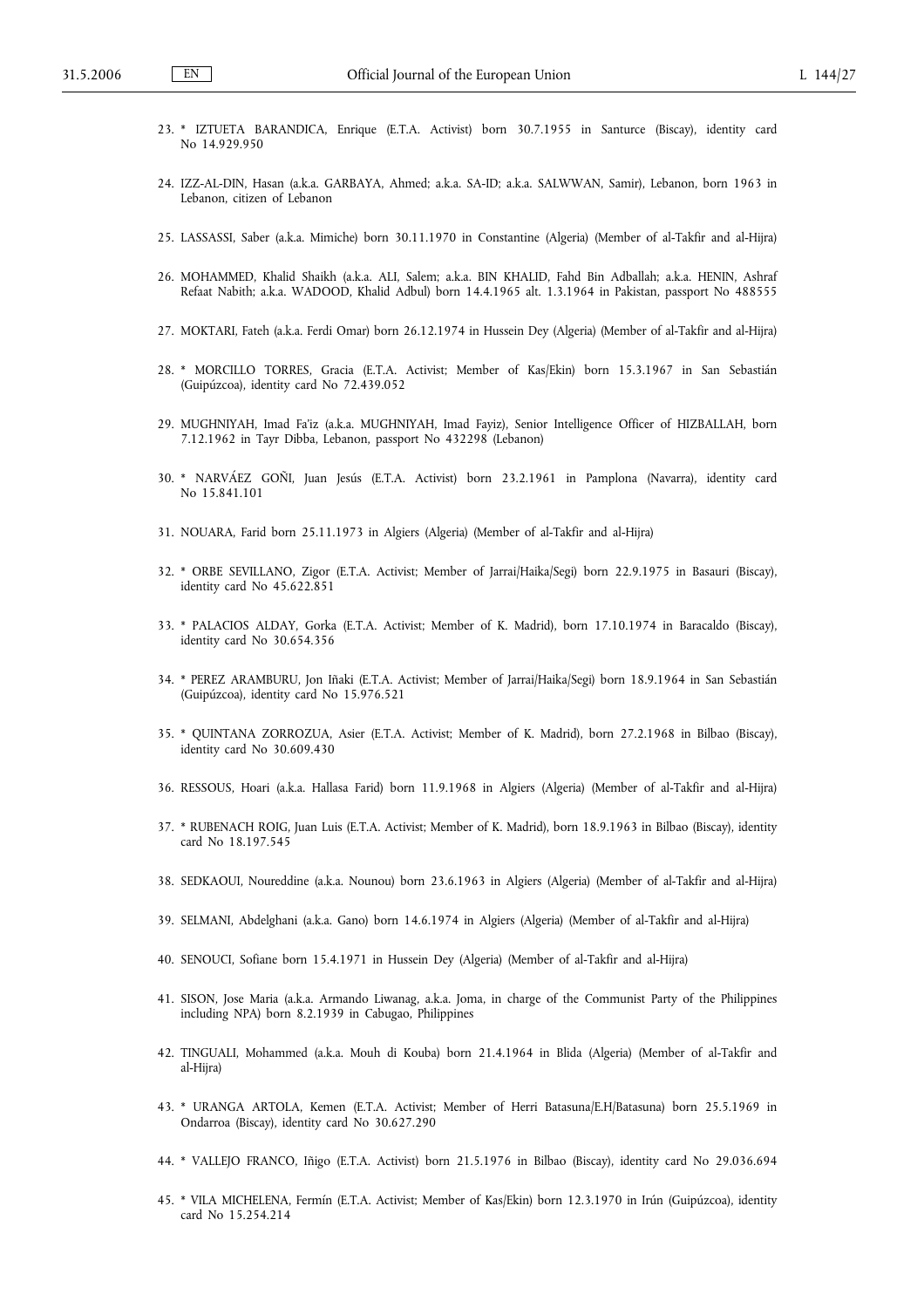#### 2. GROUPS AND ENTITIES

- 1. Abu Nidal Organisation (ANO), (a.k.a. Fatah Revolutionary Council, Arab Revolutionary Brigades, Black September, and Revolutionary Organisation of Socialist Muslims)
- 2. Al-Aqsa Martyr's Brigade
- 3. Al-Aqsa e.V.
- 4. Al-Takfir and Al-Hijra
- 5. \* Nuclei Territoriali Antimperialisti (Anti-Imperialist Territorial Units)
- 6. \* Cooperativa Artigiana Fuoco ed Affini Occasionalmente Spettacolare (Artisans' Cooperative Fire and Similar — Occasionally Spectacular)
- 7. \* Nuclei Armati per il Comunismo (Armed Units for Communism)
- 8. Aum Shinrikyo (a.k.a. AUM, a.k.a. Aum Supreme Truth, a.k.a. Aleph)
- 9. Babbar Khalsa
- 10. \* CCCCC Cellula Contro Capitale, Carcere i suoi Carcerieri e le sue Celle (Cell Against Capital, Prison, Prison Warders and Prison Cells)
- 11. Communist Party of the Philippines, including New Peoples Army (NPA), Philippines, linked to Sison Jose Maria C. (a.k.a. Armando Liwanag, a.k.a. Joma, in charge of the Communist Party of the Philippines, including NPA)
- 12. \* Continuity Irish Republican Army (CIRA)
- 13. \* Euskadi Ta Askatasuna/Tierra Vasca y Libertad/Basque Fatherland and Liberty (E.T.A.) (The following organisations are part of the terrorist group E.T.A.: K.a.s., Xaki, Ekin, Jarrai-Haika-Segi, Gestoras pro-amnistía, Askatasuna, Batasuna (a.k.a. Herri Batasuna, a.k.a. Euskal Herritarrok)
- 14. Gama'a al-Islamiyya (Islamic Group), (a.k.a. Al-Gama'a al-Islamiyya, IG)
- 15. Great Islamic Eastern Warriors Front (IBDA-C)
- 16. \* Grupos de Resistencia Antifascista Primero de Octubre/Antifascist Resistance Groups First of October (G.R.A.P.O.)
- 17. Hamas (including Hamas-Izz al-Din-al-Qassem)
- 18. Hizbul Mujahideen (HM)
- 19. Holy Land Foundation for Relief and Development
- 20. International Sikh Youth Federation (ISYF)
- 21. \* Solidarietà Internazionale (International Solidarity)
- 22. Kahane Chai (Kach)
- 23. Khalistan Zindabad Force (KZF)
- 24. Kurdistan Workers' Party (PKK), (a.k.a. KADEK; a.k.a. KONGRA-GEL)
- 25. Liberation Tigers of Tamil Eelam (LTTE)
- 26. \* Loyalist Volunteer Force (LVF)
- 27. Mujahedin-e Khalq Organisation (MEK or MKO) [minus the 'National Council of Resistance of Iran' (NCRI)] (a.k.a. The National Liberation Army of Iran (NLA, the militant wing of the MEK), the People's Mujahidin of Iran (PMOI), Muslim Iranian Student's Society)